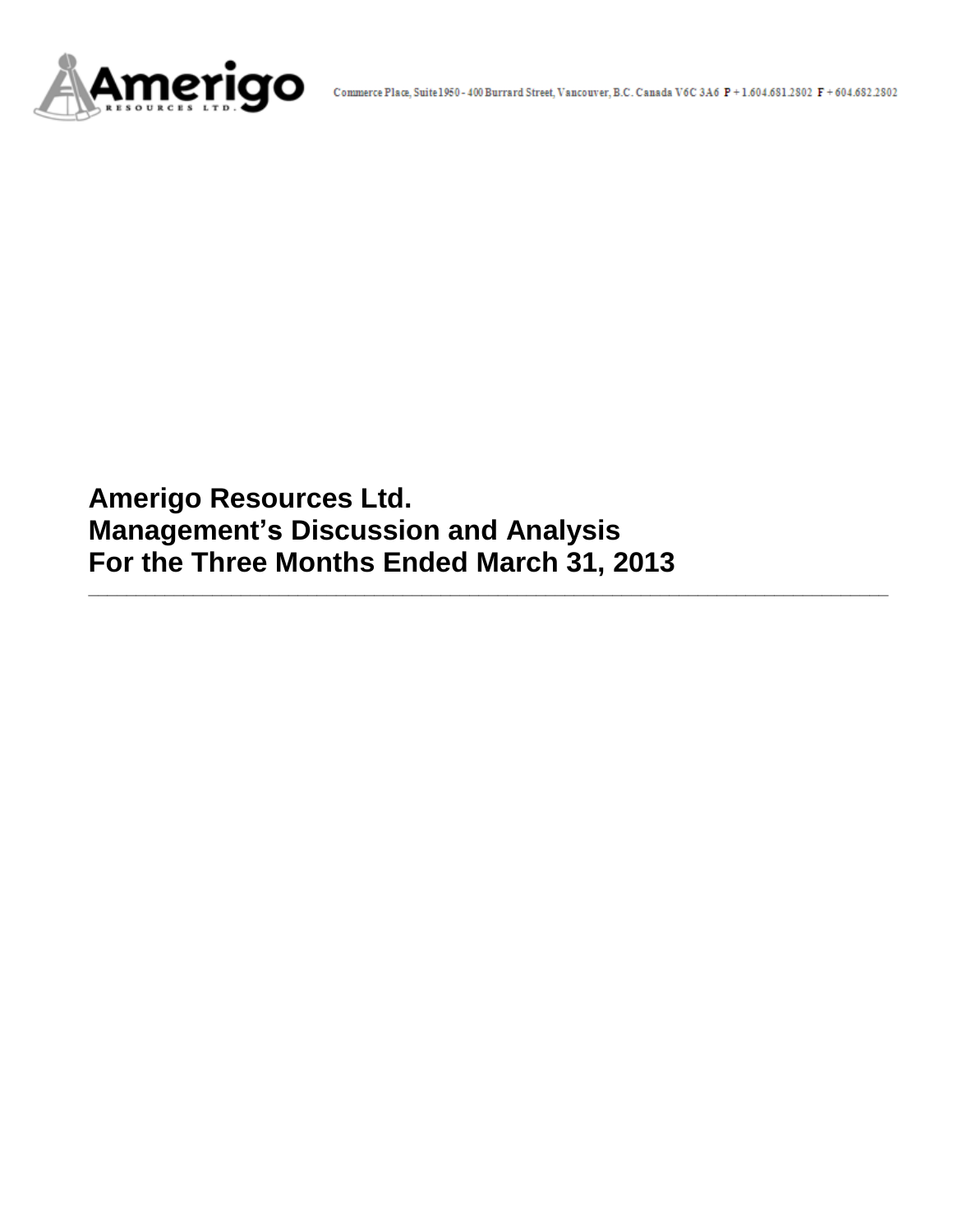# *T A B L E of C O N T E NT S*

This Management's Discussion & Analysis ("MD&A") is comprised of the following sections:

- 1. **Company Profile**  An executive summary of Amerigo's business and its long-term contractual relationship with Codelco-El Teniente…(PAGE 3)
- 2. **Introduction**  Information on accounting principles, reporting currency and other background factors to facilitate the understanding of this MD&A and related condensed consolidated interim financial statements... (PAGE 3)
- 3. **Highlights and Significant Events** A summary of the key operating and financial metrics of the Company during the three months ended March 31, 2013 ("Q1-2013") and as at March 31, 2013…(PAGE 4)
- 4. **Five-Quarter Financial Results and Summary Cash Flow Information** A summary of financial results and uses and sources of cash presented on a quarterly basis for the most recent five reporting quarters... (PAGE 6)
- 5. **Operating Results** An analysis of the Company's production, sales, cash cost and total cost for Q1-2013 and compared to the three months ended March 31, 2012 ("Q1-2012")… (PAGE 7)
- 6. **Financial Results for Q1-2013** An analysis of the Company's financial performance during Q1- 2013, compared to the Company's performance during Q1-2012…(PAGE 11)
- 7. **Comparative Periods** A summary of financial data for the Company's most recent eight reporting quarters…(PAGE 13)
- 8. **Liquidity and Capital Resources** Review of the Company's cash flow during Q1-2013 and analysis of the Company's liquidity and financial position as at March 31, 2013…(PAGE 14)
- 9. **Outlook** Update of the Company's activities and management's production and operations forecasts for the year ending December 31, 2013 ("fiscal 2013")…(PAGE 16)
- 10. **Other** –Disclosure of related party transactions and other MD&A requirements...(PAGE 17)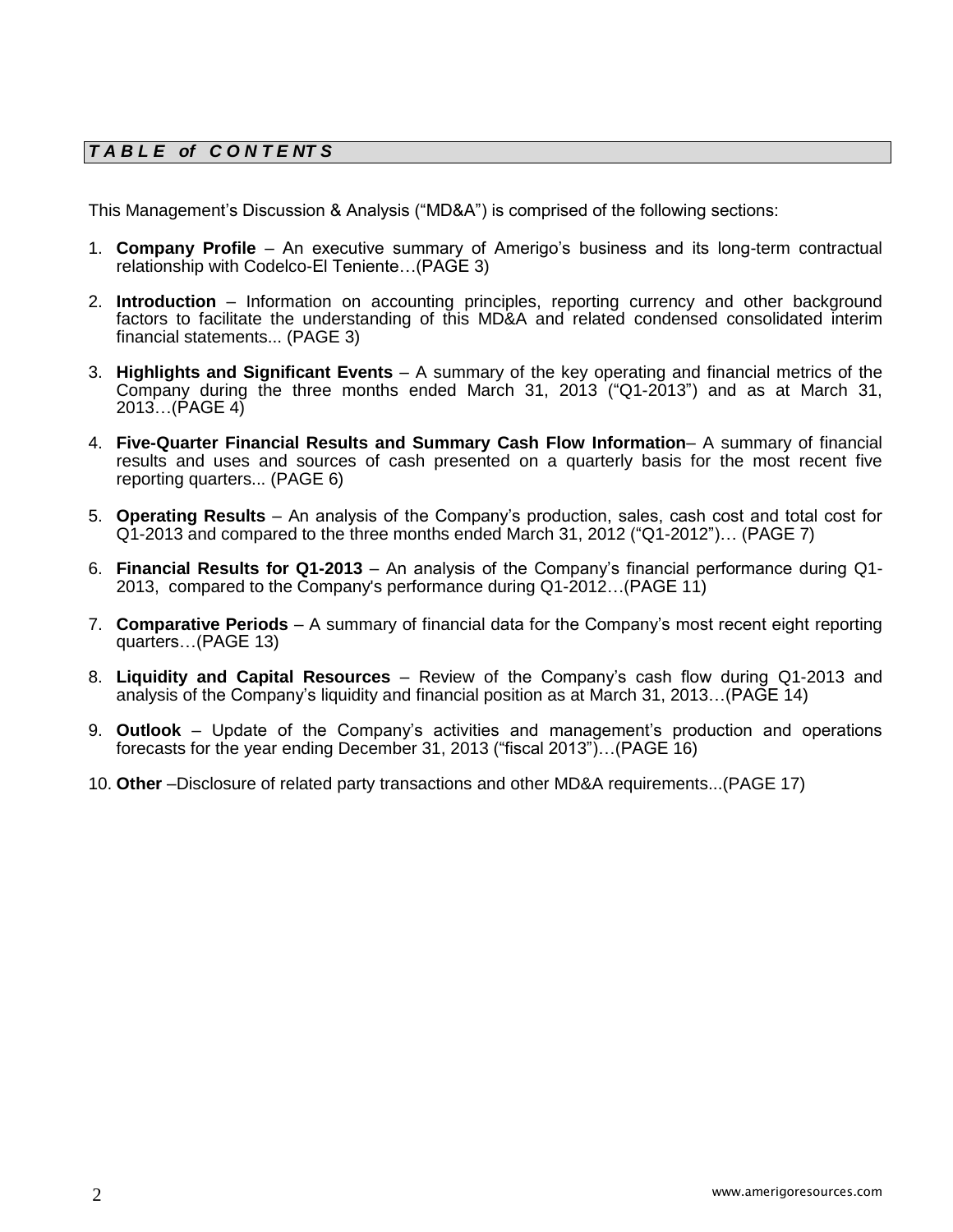# *REPORTED IN U.S. DOLLARS, EXCEPT WHERE INDICATED OTHERWISE.*

#### *COMPANY PROFILE*

Amerigo Resources Ltd. ("Amerigo") owns a 100% interest in Minera Valle Central S.A. ("MVC"), a Chilean company that produces copper and molybdenum and has a long-term contractual relationship with the El Teniente Division of Corporación Nacional del Cobre de Chile ("Codelco") to treat fresh and old tailings from Codelco's El Teniente mine, the largest underground copper mine in the world. El Teniente commenced operations in 1904 and has a remaining mine life that is estimated to run for decades. Since MVC was built in 1992, Codelco has almost doubled production from El Teniente, and Codelco's mine plans contemplate continued expansion of operations at El Teniente for the foreseeable future.

The fresh tailings are supplied from El Teniente's current production. The old tailings are recovered from Colihues, a tailings deposit located near MVC's plant that originally contained more than 200 million tonnes of material. The copper grade of the old tailings in Colihues is approximately 2 to 3 times that of the fresh tailings.

MVC is also working to obtain the rights to process old tailings from additional El Teniente tailings deposits in the area, including the Cauquenes deposit which is adjacent to Colihues. Management anticipates the feasibility study and basic engineering work for the Cauquenes project to be completed in Q2-2013 and, subject to the successful conclusion to negotiations with Codelco/El Teniente, an agreement entered into shortly thereafter. In the event MVC and Codelco/El Teniente are unable to reach an agreement for the processing of tailings from Cauquenes, Codelco/El Teniente has agreed to reimburse \$3.8 million of the permitting and engineering costs incurred by MVC. The Cauquenes Environmental Impact Assessment study was filed with the Chilean authorities on January 7, 2013 and a response from the authorities is expected to be received in Q3-2013.

Amerigo's shares are listed for trading on the Toronto Stock Exchange ("TSX"), the OTCQX Stock Exchange in the United States and the Lima Stock Exchange in Peru.

#### *INTRODUCTION*

The following MD&A of the results of operations and financial position of Amerigo together with its subsidiaries (collectively, the "Company"), is prepared as of May 7, 2013, and should be read in conjunction with the Company's condensed consolidated interim financial statements and related notes for the three months ended March 31, 2013 and the Company's audited consolidated financial statements and related notes for the year ended December 31, 2012.

The MD&A's objective is to help the reader understand the factors affecting the Company's current and future financial performance.

The Company's financial statements are reported under International Financial Reporting Standards ("IFRS") issued by the International Accounting Standards Board ("IASB").

Reference is made in this MD&A to various measures such as cash flow per share from operating activities, cash cost and total cost. Cash cost and total cost are terms that do not have a standardized meaning but are widely used in the mining industry as performance indicators.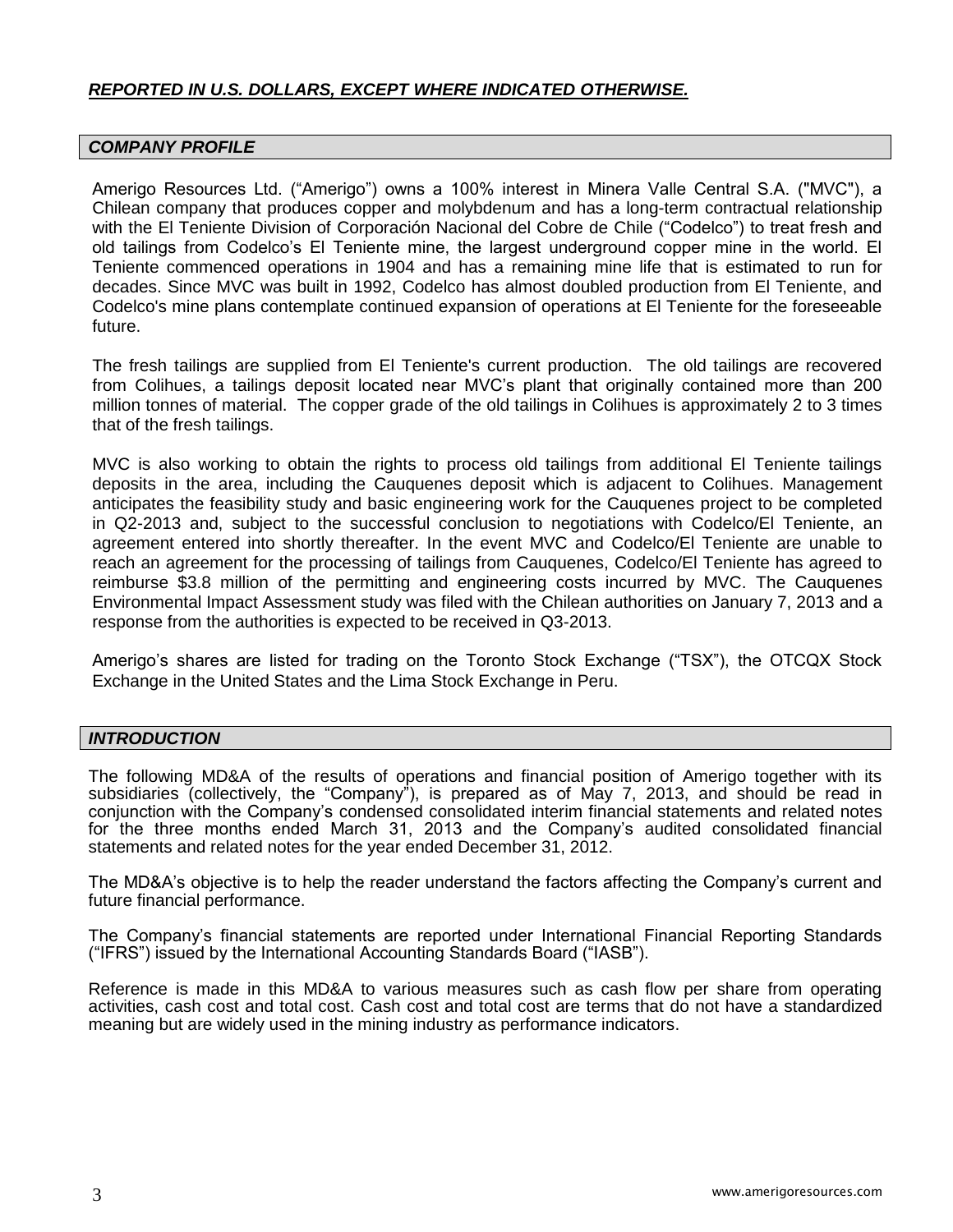# **Comparative Annual Overview**

|                                                   | Three months ended March 31, |         |           |          |  |  |
|---------------------------------------------------|------------------------------|---------|-----------|----------|--|--|
|                                                   | 2013                         | 2012    |           | Change   |  |  |
|                                                   |                              |         |           | $\%$     |  |  |
| Copper produced, million pounds                   | 12.83                        | 13.88   | (1.05)    | (8%)     |  |  |
| Copper sold, million pounds                       | 12.48                        | 14.08   | (1.60)    | (11%)    |  |  |
| Molybdenum produced, pounds                       | 258,301                      | 216,292 | 42,009    | 19%      |  |  |
| Molybdenum sold, pounds                           | 240,744                      | 303,547 | (62, 803) | (21%)    |  |  |
| Percentage of copper production from old tailings | 49%                          | 52%     |           | (3%)     |  |  |
| Revenue (\$ thousands)                            | 43,161                       | 50,499  | (7, 338)  | (15%)    |  |  |
| Cost of sales $1$ (\$ thousands)                  | 38,037                       | 47,367  | (9,330)   | (20%)    |  |  |
| El Teniente royalty costs (\$ thousands)          | 10,700                       | 11,684  | (984)     | (8%)     |  |  |
| Gross profit (\$ thousands)                       | 5,124                        | 3,132   | 1,992     | 64%      |  |  |
| Net profit (\$ thousands)                         | 3,238                        | 2,310   | 928       | 40%      |  |  |
| Operating cash flow (\$ thousands)                | 7,335                        | 7,141   | 194       | 2.72%    |  |  |
| Cash flow paid for plant expansion (\$ thousands) | (3,645)                      | (8,601) | 4,956     | (58%)    |  |  |
| Cash and cash equivalents (\$ thousands)          | 13,280                       | 19,176  | (5,896)   | (31%)    |  |  |
| Bank debt (\$ thousands)                          | 999                          | 4,394   | (3, 395)  | (77%)    |  |  |
| Average realized copper price per pound           | 3.52                         | 3.55    | (0.03)    | (1%)     |  |  |
| Cash cost per pound                               | 1.95                         | 2.35    | (0.40)    | (17%)    |  |  |
| Total cost per pound                              | 3.11                         | 3.48    | (0.37)    | $(11\%)$ |  |  |

<sup>1</sup> Includes El Teniente royalty costs

## **Financial results**

- Revenue was \$43.2 million, compared to \$50.5 million in Q1-2012. Revenues decreased 15% due to lower copper and molybdenum sales volume and lower average metal prices.
- Cost of sales was \$38 million, compared to \$47.4 million in Q1-2012, a decrease of 20% driven by lower production levels and substantially reduced power costs mainly as a result of the change in the Company's power contract from a variable to a lower fixed rate.
- Gross profit was \$5.1 million, compared to \$3.1 million in Q1-2012.
- Net profit was \$3.2 million, compared to \$2.3 million in Q1-2012.

## **Production**

- The Company produced 12.8 million pounds of copper, 8% lower than the 13.9 million pounds produced in Q1-2012.
- Molybdenum production was 258,301 pounds, 19% higher than the 216,292 pounds produced in Q1-2012.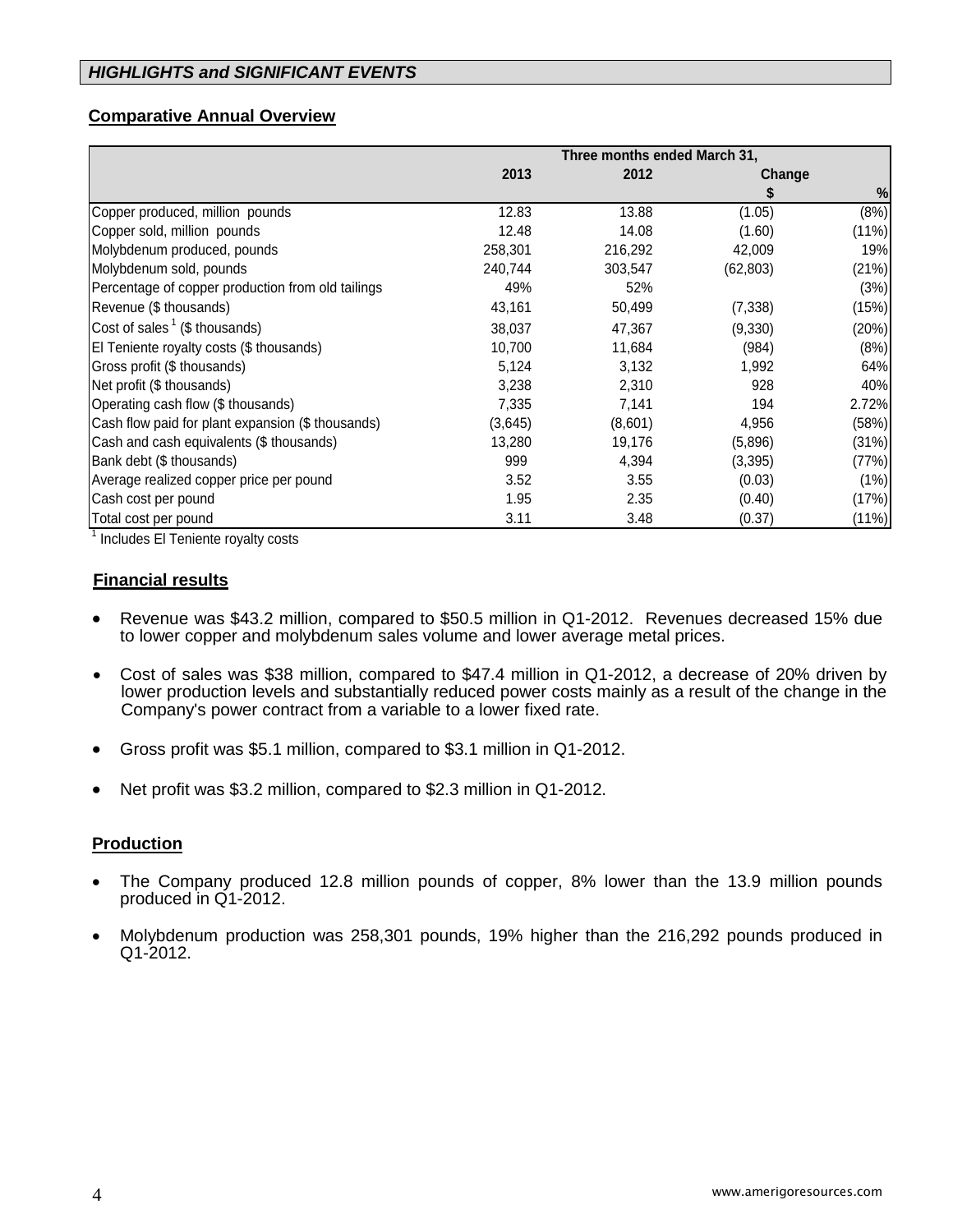# **Revenue**

 Revenue decreased to \$43.2 million, compared to \$50.5 million in Q1-2012, due to lower production levels and lower metal prices. The Company's copper selling price before smelting, refining and other charges was \$3.52/lb compared to \$3.55/lb in Q1-2012, and the Company's molybdenum selling price was \$11.34/lb compared to \$14.10/lb in Q1-2012.

# **Costs**

- Cash cost (the aggregate of smelting, refining and other charges, production costs net of molybdenum-related net benefits, administration and transportation costs) before El Teniente royalty was \$1.95/lb, compared to \$2.35/lb in Q1-2012. Cash costs decreased in Q1-2013 mostly as a result of a \$0.46/lb reduction in power costs.
- Total cost (the aggregate of cash cost, El Teniente royalty, depreciation and accretion) was \$3.11/lb compared to \$3.48/lb in Q1-2012.
- Power costs in Q1-2013 were \$6.4 million (\$0.0970/kwh) compared to \$13.3 million (\$0.2151/kwh) in Q1-2012. Similar lower power cost levels are expected to December 31, 2017, the end of the term of MVC's current power contract.
- Total El Teniente royalties were \$10.7 million in Q1-2013, compared to \$11.7 million in Q1-2012, due to lower production and metal prices.

## **Cash and Financing Activities**

Cash balance was \$13.3 million at March 31, 2013 compared to \$9.3 million at December 31, 2012.

#### **Investments**

- Cash payments for capital expenditures ("Capex") were \$3.6 million compared to \$8.6 million in Q1- 2012. Capex payments have been funded from operating cash flow and cash at hand.
- Capex incurred in Q1-2013 totaled \$2 million (Q1-2012: \$7.4 million) and included project investments in anticipation of the Company obtaining the rights to process tailings from Cauquenes and sustaining Capex projects.
- The Company's investments in Candente Copper Corp. ("Candente Copper)", Candente Gold Corp. ("Candente Gold"), Cobriza Metals Corp. ("Cobriza") and Los Andes Copper Ltd. ("Los Andes") had an aggregate fair value of \$4.8 million at March 31, 2013 (December 31, 2012: \$4.1 million).

## **Outlook**

- Management guidance for 2013 copper production remains at the lower end of the previously announced range of 45 to 50 million pounds. Guidance for molybdenum production has been revised downwards to approximately 700,000 pounds. The Company is also conducting a detailed economic review of molybdenum production under current prices, given the minimal profitability provided by the molybdenum operations.
- Cash cost continues to be projected to be between \$1.95/lb and \$2.15/lb Cu in 2013.
- Excluding the Cauquenes project, 2013 Capex at MVC is now estimated to be approximately \$7.2 million, an increase of \$0.2 million from prior guidance. Capex for Cauquenes engineering and permitting in 2013 has been revised from \$1.9 million to \$2.4 million. Codelco/El Teniente has agreed to reimburse up to \$3.8 million of these costs in the event the parties are unable to reach an agreement for the processing of Cauquenes tailings.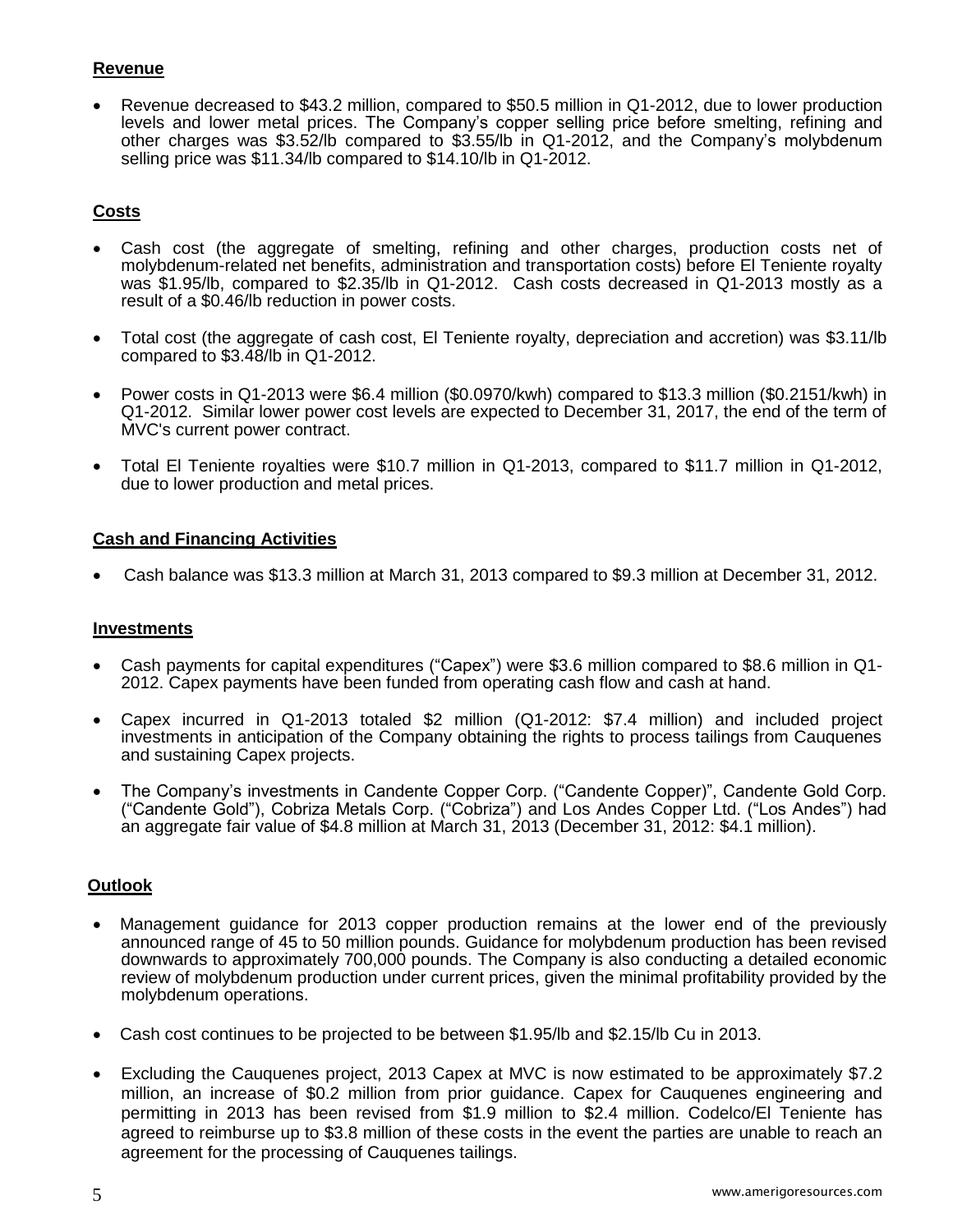# *FINANCIAL RESULTS Q1-2012 TO Q1-2013*

|                                                                       | Q1-2013        | Q4-2012        | Q3-2012        | Q2-2012        | Q1-2012          |
|-----------------------------------------------------------------------|----------------|----------------|----------------|----------------|------------------|
|                                                                       |                |                |                |                |                  |
| Copper production, million pounds                                     | 12.83<br>12.48 | 13.56<br>13.71 | 12.70<br>13.02 | 11.57<br>10.76 | 13.88            |
| Copper sales, million pounds                                          | 258,301        | 290,705        | 321,788        | 228,932        | 14.08<br>216,292 |
| Moly production - pounds<br>Moly sales - pounds                       | 240,744        | 286,075        | 337,818        | 243,263        | 303,547          |
|                                                                       |                |                |                |                |                  |
| Financial results (\$ thousands)                                      |                |                |                |                |                  |
| Revenue                                                               | 43,161         | 47,017         | 44,231         | 40,013         | 50,499           |
| Cost of sales                                                         |                |                |                |                |                  |
| Production costs                                                      | 21,332         | 30,633         | 30,057         | 24,887         | 30,229           |
| El Teniente royalty                                                   | 10,700         | 12,421         | 10,179         | 9,589          | 11,684           |
| Depreciation and amortization                                         | 4,161          | 4,070          | 4,051          | 3,905          | 4,030            |
| Administration                                                        | 1,384          | 1,500          | 1,515          | 1,274          | 1,106            |
| Transportation                                                        | 460            | 483            | 483            | 437            | 318              |
|                                                                       | 38,037         | 49,107         | 46,285         | 40,092         | 47,367           |
| Gross profit (loss)                                                   | 5,124          | (2,090)        | (2,054)        | (79)           | 3,132            |
| Other expenses                                                        |                |                |                |                |                  |
| Office and general expenses                                           | 406            | 226            | 371            | 253            | 462              |
| Salaries, management and professional fees                            | 375            | 895            | 516            | 371            | 322              |
| Share-based payment compensation                                      | 31             | 106            | 214            | 376            | 344              |
| Royalties to related parties                                          | 100            | 1,110          | 85             | (30)           | (92)             |
| Bad debt recovery                                                     | 912            | 2,337          | (683)<br>503   | 970            |                  |
| Other gains and losses                                                |                |                |                |                | 1,036            |
| Foreign exchange (gains) losses                                       | (98)           | 895            | (900)          | 411            | (820)            |
| Other (gains) losses                                                  | (111)          | (187)          | (134)          | (187)          | (174)            |
|                                                                       | (209)          | 708            | (1,034)        | 224            | (994)            |
| Operating profit                                                      | 4,421          | (5, 135)       | (1,523)        | (1, 273)       | 3,090            |
| Finance costs                                                         | 185            | 429            | 251            | 177            | 199              |
| Profit (loss) before tax                                              | 4,236          | (5, 564)       | (1,774)        | (1, 450)       | 2,891            |
| Income tax expense (recoveries)                                       | 998            | (253)          | 2,415          | (448)          | 581              |
| Profit (loss) for the period                                          | 3,238          | (5, 311)       | (4, 189)       | (1,002)        | 2,310            |
|                                                                       |                |                |                |                |                  |
| Earnings (loss) per share - basic                                     | 0.02           | (0.03)         | (0.02)         | (0.01)         | 0.01             |
| Earnings (loss) per share - diluted                                   | 0.02           | (0.03)         | (0.02)         | (0.01)         | 0.01             |
| Cash cost (\$/lb)                                                     | 1.95           | 2.57           | 2.64           | 2.37           | 2.35             |
| Total cost (\$/lb)                                                    | 3.11           | 3.78           | 3.76           | 3.53           | 3.48             |
|                                                                       |                |                |                |                |                  |
| Uses and sources of cash (\$thousands)                                |                |                |                |                |                  |
| Cash flow from (used in) operations                                   | 7,335          | (1,208)        | 2,707          | 3,643          | 7,141            |
| Cash flow from (used in) operations including working capital changes | 8,203          | (18, 479)      | 33,350         | 270            | 7,584            |
| Cash used in investing activities                                     | (3,645)        | (2,837)        | (4,606)        | (7,663)        | (8,601)          |
| Cash used in dividend payments                                        |                | (3,460)        |                | (3, 385)       |                  |
| Cash used in debt repayments                                          | (504)          | (1,003)        | (1, 151)       | (841)          | (353)            |
| Ending cash position                                                  | 13,280         | 9,250          | 35,649         | 7,592          | 19,176           |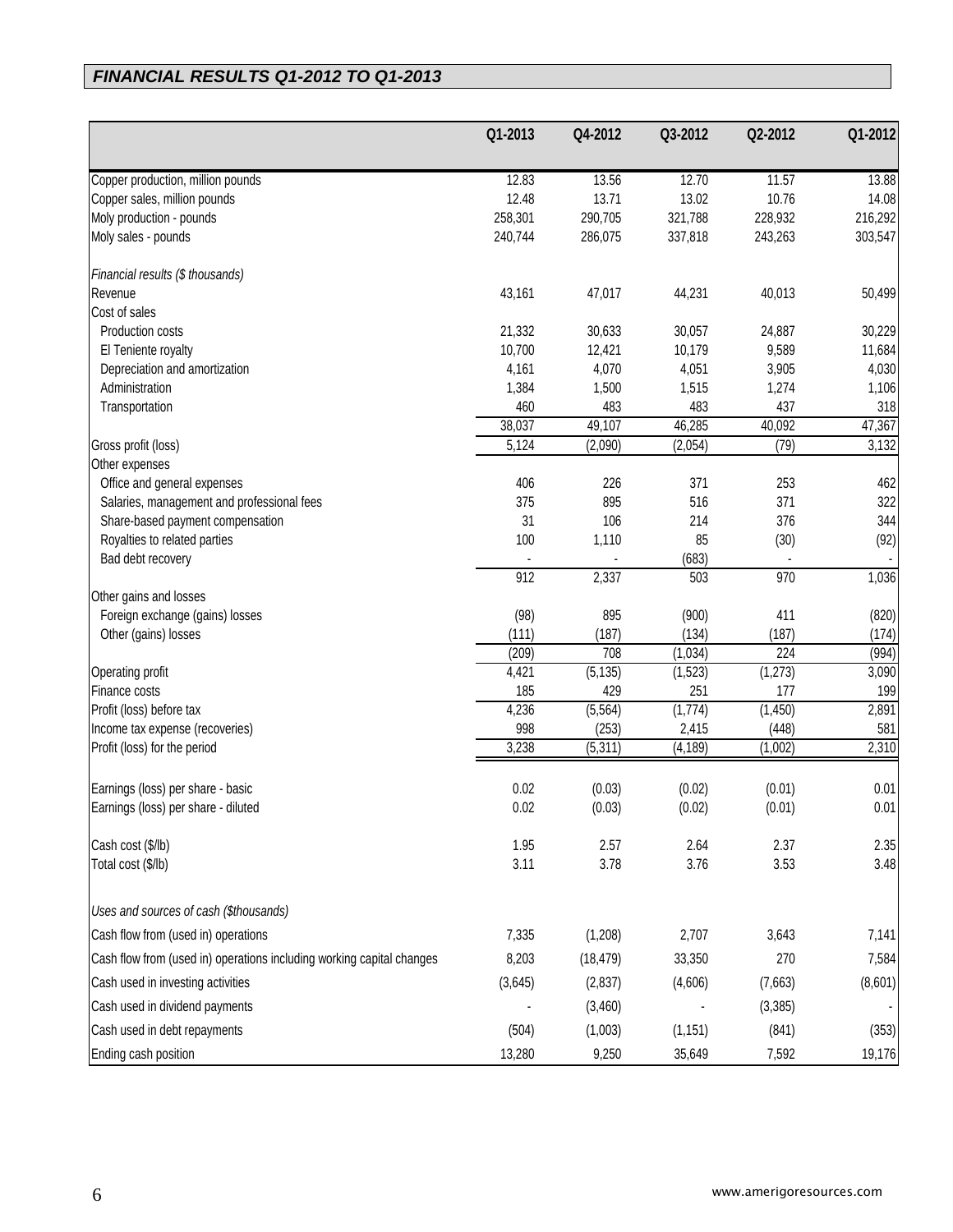#### *OPERATING RESULTS*

In Q1-2013 the Company produced 12.8 million pounds of copper, 8% lower than in Q1-2012. As anticipated, copper production was below Q1-2012 levels due to challenging mining conditions in Colihues which resulted in lower grades in the old tailings extracted during the quarter. Molybdenum production at 258,301 pounds was 19% higher than in Q1-2012 but molybdenum deliveries to the roaster were 21% lower than in Q1-2012.

The Company's cost of sales was 20% lower than in Q1-2012, mostly as a result of substantially lower power costs. MVC's contract with its power provider changed effective January 1, 2013 from a variable to a fixed rate. This change contributed to net power savings of \$0.46/lb over Q1-2012 levels and significantly improved MVC's operating results.

During the quarter the Company generated cash flow from operations of \$7.3 million and posted a net profit of \$3.2 million.

#### **Production**

|                                 | Q1-2013    | Q1-2012    |
|---------------------------------|------------|------------|
| FRESH TAILINGS EL TENIENTE      |            |            |
| Tonnes processed                | 10,422,011 | 10,809,571 |
| Copper grade (%)                | 0.124%     | 0.129%     |
| Copper recovery                 | 22.8%      | 21.6%      |
| Copper produced (lbs)           | 6,490,071  | 6,649,619  |
| <b>OLD TAILINGS COLIHUES</b>    |            |            |
| Tonnes processed                | 3,080,117  | 2,807,553  |
| Copper grade (%)                | 0.280%     | 0.319%     |
| Copper recovery                 | 33.3%      | 36.6%      |
| Copper produced (lbs)           | 6,343,728  | 7,227,251  |
| <b>COPPER</b>                   |            |            |
| Total copper produced (lbs)     | 12,833,799 | 13,876,870 |
| Total copper sold (lbs)         | 12,481,919 | 14,079,828 |
| <b>IMOLYBDENUM</b>              |            |            |
| Total molybdenum produced (lbs) | 258,301    | 216,292    |
| Total molybdenum sold (lbs)     | 240,744    | 303,547    |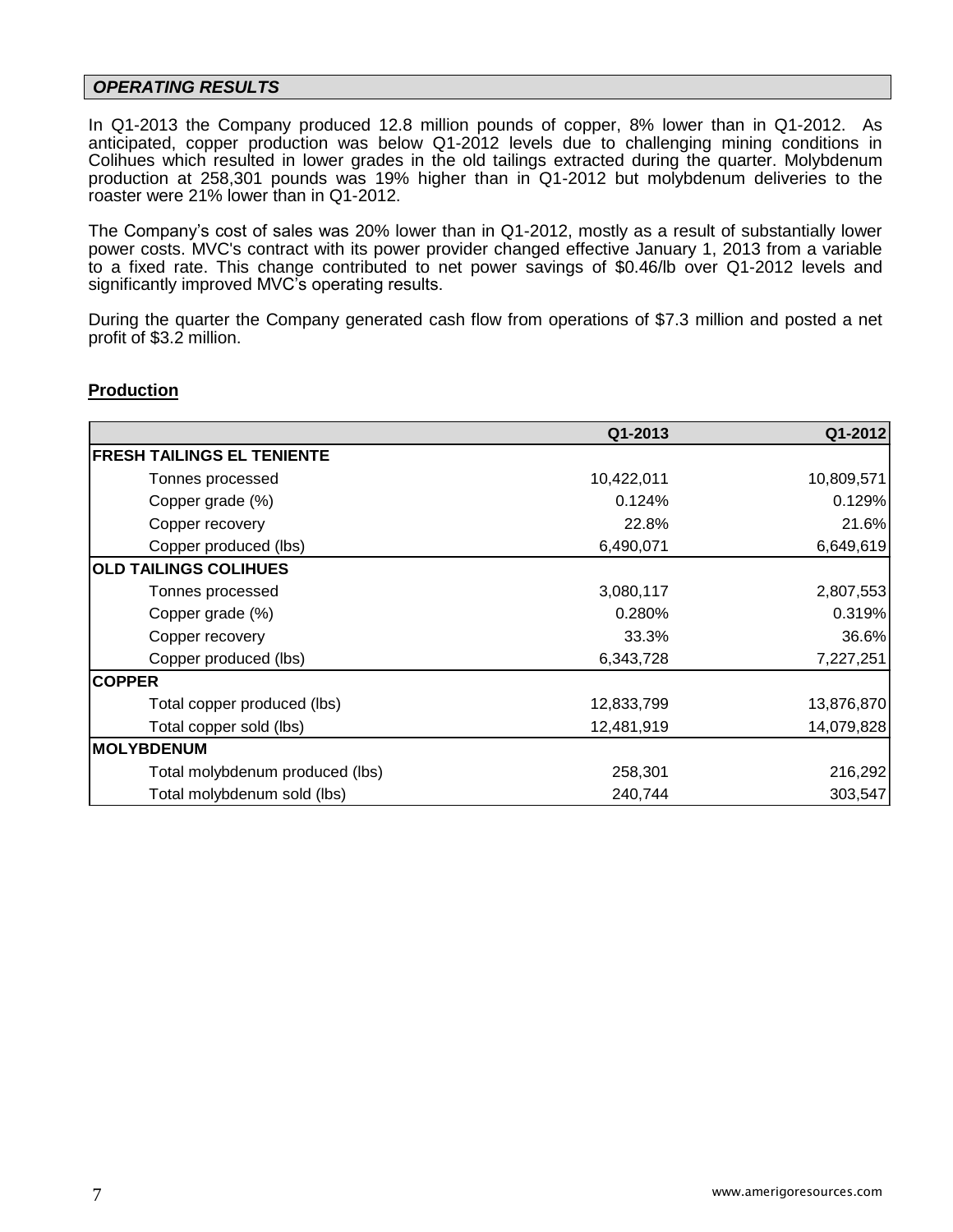## **Revenue**

|                                                           |   | Q1-2013    | Q1-2012 |
|-----------------------------------------------------------|---|------------|---------|
| Average LME copper price per pound                        | S | $3.60$ \$  | 3.77    |
| Average Platt's molybdenum dealer oxide price per pound 1 |   | $11.34$ \$ | 14.24   |
| Total copper net sales during the period (thousands)      |   | 40,905 \$  | 47,048  |
| Total molybdenum net sales during the period (thousands)  |   | 2,256      | 3,451   |
| Total revenue during period (thousands)                   |   | 43,161     | 50,499  |
| Company's recorded copper price per pound <sup>2</sup>    |   | $3.52$ \$  | 3.55    |
| Company's recorded molybdenum price per pound 3           |   | $11.34$ \$ | 14.10   |

 $<sup>1</sup>$  Basis price for the Company's molybdenum sales.</sup>

<sup>2</sup> Copper recorded price for the period before smelting and refining charges and settlement adjustments to prior quarters' sales.

3 Copper recorded price for the period before strietury and romany charges and settlement adjustments to prior quarters' sales.

Revenue in Q1-2013 was \$43.2 million, compared to \$50.5 million in Q1-2012, including copper revenue of \$40.9 million (Q1-2012: \$47 million) and molybdenum revenue of \$2.3 million (Q1-2012: \$3.5 million). Copper and molybdenum revenues are net of smelting, refining and roasting charges.

Copper produced by the Company is sold under a sales agreement with Chile's Empresa Nacional de Minería ("Enami") that establishes a delivery schedule of monthly sales quotas. For the 2013 quotas the arrangements between the Company and Enami set the Company's copper sale price at the average market price for the preceding month ("M-1"), except for the January 2013 quota which was subject to pricing at the average LME price of the month ("M"). Accordingly, provided monthly quotas are met, all copper delivered by the Company to Enami in one month is being sold at market prices prevailing in the preceding month (except for the January quota).

From time to time the Company may enter into short term modifications to the legal structure of the royalty arrangements with El Teniente. The Company's view is that these arrangements do not change the nature of the underlying royalty arrangement.

Average LME copper prices in Q1-2013 were \$3.60/lb compared to \$3.77/lb in Q1-2012, and the Company's realized copper sales price was \$3.52/lb, compared to \$3.55/lb in Q1-2012. The difference between the average LME copper price and the Company's realized sales price is a result of the pricing terms that apply to the Company's sales in each quarter. In Q1-2013, pricing terms were predominantly M-1.

The average Platt's published molybdenum dealer oxide price in Q1-2013 was \$11.34/lb, compared to \$14.24/lb in Q1-2012, a \$2.90/lb decrease.

Molybdenum revenues were \$2.3 million, 34% lower than \$3.5 million in Q1-2012, due to a 21% sales volume reduction and a \$2.76/lb decline in realized molybdenum sale price.

Molybdenum produced by the Company is sold under a sales agreement with Chile's Molibdenos y Metales S.A. ("Molymet"), which in 2013 provides that the sale price is the average market price for the third month after delivery ("M+3"). Accordingly, none of the molybdenum sold in Q1-2013 was priced at final prices as of March 31, 2013. Sales of molybdenum are provisionally priced at the average Platt's molybdenum dealer oxide price ("the Molybdenum Provisional Price"). The average March 2013 Molybdenum Provisional Price was \$10.932/lb.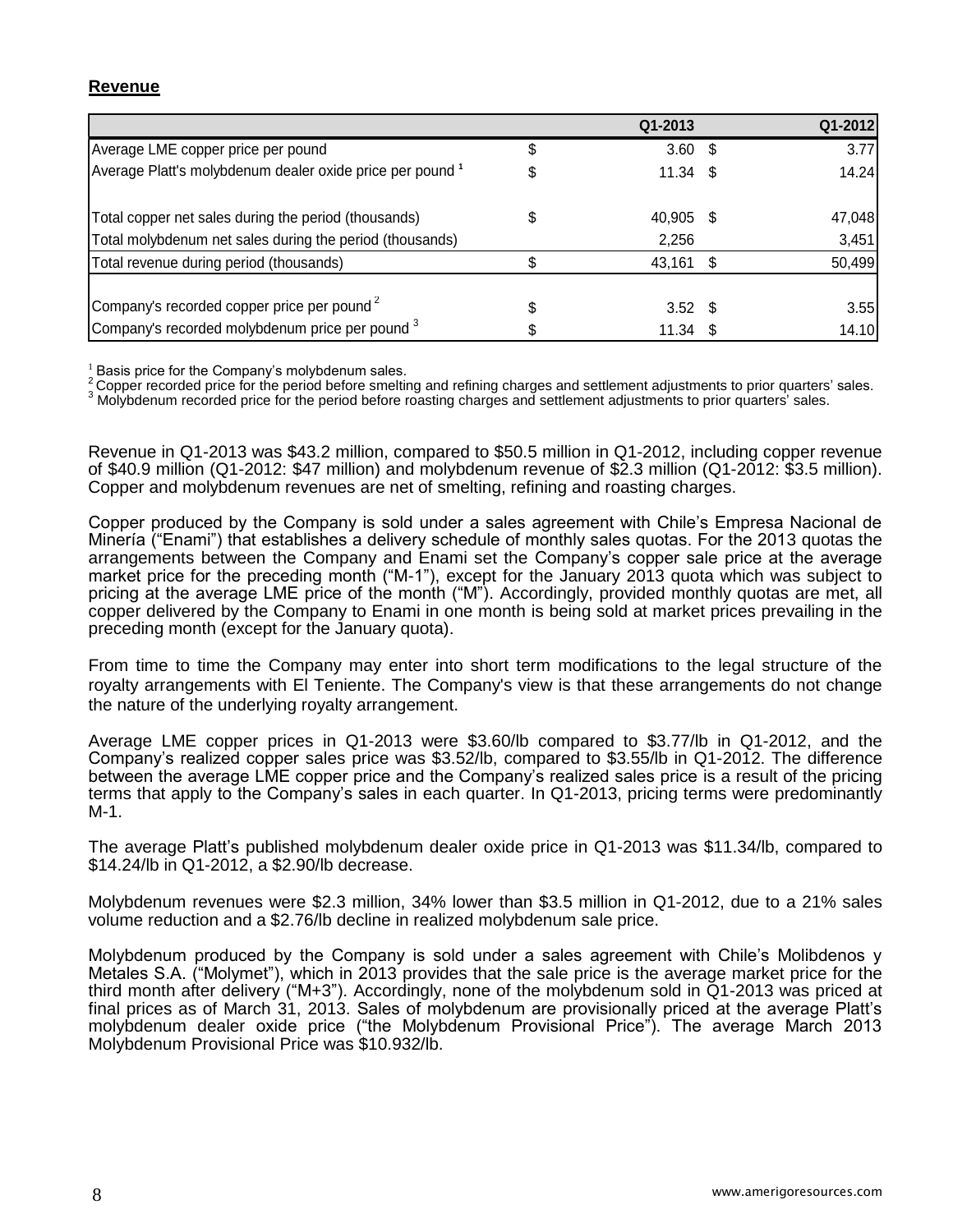## **Cash Cost and Total Cost**

Cash cost and total cost are non-GAAP measures prepared on a basis consistent with the industry standard Brook Hunt definitions. Cash cost is the aggregate of copper and molybdenum production costs, smelting and refining charges, administration and transportation costs, minus molybdenum byproduct credits. Total cost is the aggregate of cash cost, El Teniente royalty, depreciation and amortization.

A reconciliation of cost of sales to cash cost and total cost in Q1-2013 and Q1-2012 is presented below:

|                                           | Q1-2013         |     | Q1-2012  |
|-------------------------------------------|-----------------|-----|----------|
| Cost of sales (thousands)                 | \$<br>38,037    | -\$ | 47,367   |
| Add:                                      |                 |     |          |
| Smelting and refining charges (thousands) | 4,125           |     | 4,344    |
| Deduct:                                   |                 |     |          |
| Molybdenum by-product credits (thousands) | (2, 256)        |     | (3, 451) |
| Total cost (thousands)                    | \$<br>39,906 \$ |     | 48,260   |
| Deduct:                                   |                 |     |          |
| El Teniente royalties (thousands)         | (10, 700)       |     | (11,684) |
| Depreciation and amortization (thousands) | (4, 161)        |     | (4,030)  |
| Cash cost (thousands)                     | \$<br>25,045 \$ |     | 32,546   |
| Pounds of copper produced                 | 12.83M          |     | 13.88M   |
| Cash cost (\$/lb)                         | 1.95            |     | 2.35     |
| Total cost (\$/lb)                        | 3.11            |     | 3.48     |

The Company's trailing annual and quarterly cash costs (\$/lb of copper produced) were:

|                         | Q1-2013 | Q4-2012 | Q3-2012 | Q2-2012 | Q1-2012 |
|-------------------------|---------|---------|---------|---------|---------|
|                         |         |         |         |         |         |
| Power costs             | 0.50    | 0.97    | 0.90    | 1.09    | 0.96    |
| Grinding media          | 0.28    | 0.25    | 0.25    | 0.27    | 0.25    |
| Other direct costs 1, 2 | 0.88    | 1.03    | 1.22    | 0.79    | 0.97    |
| By-product credits      | (0.18)  | (0.17)  | (0.22)  | (0.24)  | (0.25)  |
| Smelting & refining     | 0.32    | 0.33    | 0.33    | 0.31    | 0.32    |
| Administration          | 0.11    | 0.11    | 0.12    | 0.11    | 0.08    |
| Transportation          | 0.04    | 0.04    | 0.04    | 0.04    | 0.02    |
| <b>Cash Cost</b>        | \$1.95  | \$2.56  | \$2.64  | \$2.37  | \$2.35  |

 $1$  In Q3-2012, a \$0.36/lb cost for the payment of bonuses to MVC workers on the signing of a four-year labour agreement was allocated mostly to other direct costs and to a lesser extent to administration costs. Normalized cash cost in Q3-2012 excluding the signing bonuses was \$2.28/lb.

 $^2$  In Q2-2012, the Company recorded a \$0.09/lb cost associated with an increase in MVC's severance provisions following the incorporation of a rigorous actuarial model for the calculation of these accruals. This cost does not represent a cash outlay.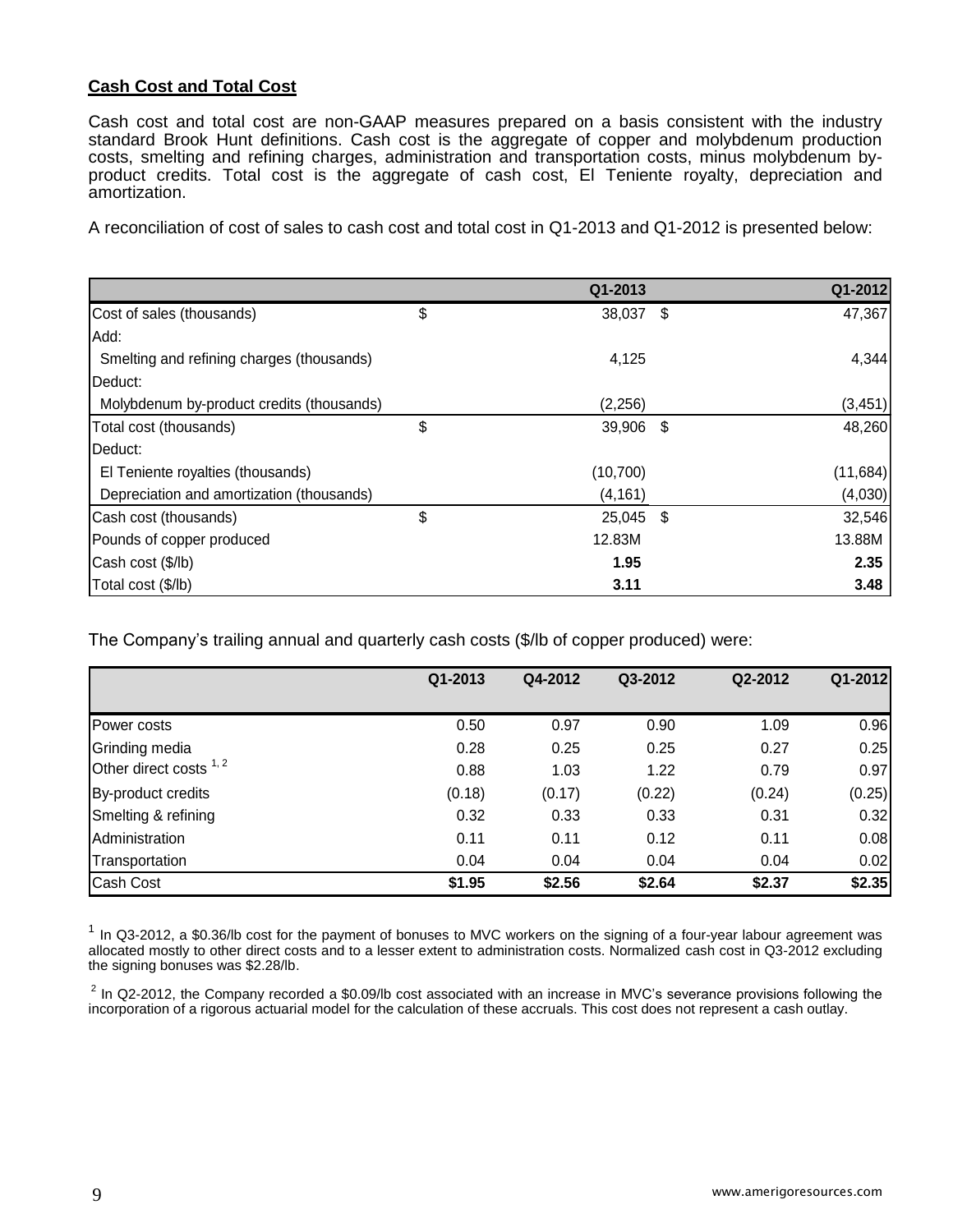Cash cost in Q1-2013 was \$0.40/lb lower than in Q1-2012. Major components of cash cost include power and grinding media costs, other direct costs (including direct labour costs), smelting/refining costs and molybdenum by-product credits.

Power is still MVC's most significant cost, and was \$0.0970/kWh in Q1-2013, compared to \$0.2151/kWh in Q1-2012. Unit power costs in Q1-2013 were \$0.50/lb, \$0.46/lb lower than in Q1-2012. These lower power cost levels are expected to continue to December 31, 2017, the expiry date of MVC's current power contract.

MVC operated its generators during Q1-2013 only at those times when the grid price exceeded their operating costs. There was no material economic benefit from operating the generators in Q1-2013.

Unit grinding media costs were \$0.28/lb, compared to \$0.25/lb in Q1-2012 as the Company had to purchase more expensive grinding media locally due to a port strike in Chile.

Other direct costs were \$0.88/lb (Q1-2012: \$0.97/lb) and included direct labour costs of \$0.16/lb (Q1- 2012: \$0.11/lb). Other direct costs (excluding labour) decreased \$0.14/lb in Q1-2013, most notably for inventory adjustments.

Molybdenum by-product credits of \$0.18/lb decreased from \$0.25/lb in Q1-2012 as a result of a decrease in molybdenum sales volume and lower molybdenum prices.

The Company's trailing annual and quarterly total costs (\$/lb of copper produced) were:

|                           | Q1-2013 | Q4-2012 | Q3-2012 | Q2-2012 | Q1-2012 |
|---------------------------|---------|---------|---------|---------|---------|
| Cash cost                 | 1.95    | 2.56    | 2.64    | 2.37    | 2.35    |
| El Teniente royalty       | 0.84    | 0.92    | 0.80    | 0.83    | 0.84    |
| Amortization/depreciation | 0.32    | 0.30    | 0.32    | 0.33    | 0.29    |
| <b>Total Cost</b>         | \$3.11  | \$3.78  | \$3.76  | \$3.53  | \$3.48  |

Total cost was \$3.11/lb, compared to \$3.48/lb in Q1-2012. The most significant impact on total cost resulted from a \$0.40/lb decrease in cash cost, followed by a \$0.03/lb increase in amortization and depreciation charges.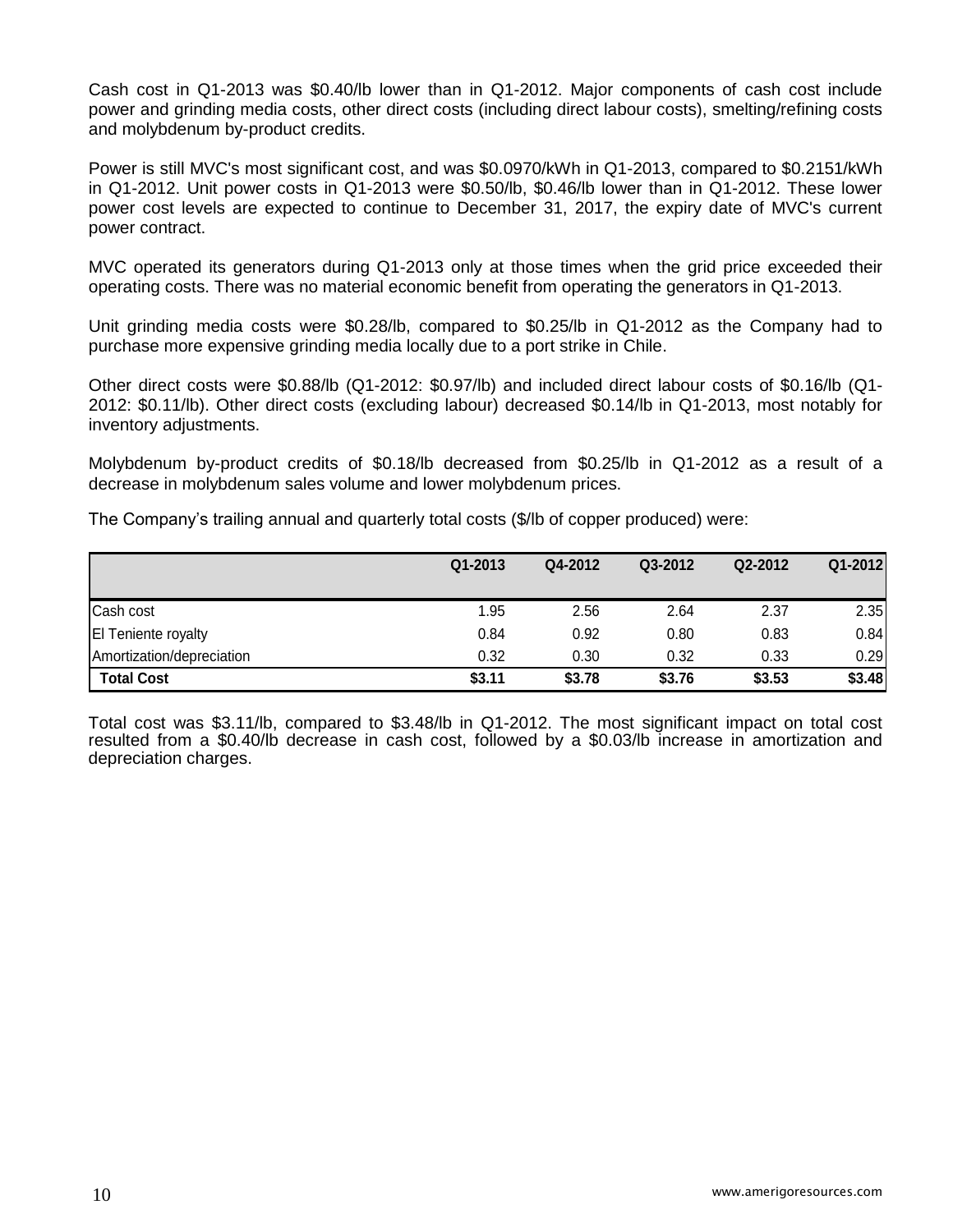## *FINANCIAL RESULTS*

The Company posted a net profit of \$3.2 million (\$0.02 basic and diluted earnings per share), compared to net profit of \$2.3 million in Q1-2012 (\$0.01 basic and diluted earnings per share). Gross profit was \$5.1 million, compared to gross profit of \$3.1 million in Q1-2012.

#### **Revenue**

Revenue in Q1-2013 was \$43.2 million, compared to \$50.5 million in Q1-2012.

### **Production Costs**

|                               | Q1-2013            | Q1-2012 |
|-------------------------------|--------------------|---------|
| (Expressed in \$ thousands)   |                    |         |
| Direct production costs       |                    |         |
| Power costs                   | \$<br>6,408<br>S   | 13,345  |
| Grinding media                | 3,623              | 3,412   |
| Labour costs                  | 1,984              | 1,497   |
| Other direct production costs | 9,317              | 11,975  |
|                               | 21,332             | 30,229  |
| El Teniente royalty           | 10,700             | 11,684  |
| Depreciation and amortization | 4,161              | 4,030   |
| Administration                | 1,384              | 1,106   |
| Transportation                | 460                | 318     |
| Cost of sales                 | \$<br>\$<br>38,037 | 47,367  |

Direct production costs were \$21.3 million in Q1-2013, compared to \$30.2 million in Q1-2012, a decrease of 29%, in the context of a copper production decrease of 8% and a molybdenum production increase of 19% in Q1-2013.

Power costs decreased by \$6.9 million compared to Q1-2012, as the Company's contract with its power provider changed on January 1, 2013 from a variable to a much lower fixed rate.

Grinding media costs of \$3.6 million were 7% higher than in Q1-2012, despite an 8% decrease in copper production as the Company had to purchase more expensive grinding media locally due to a port strike in Chile.

Direct labour costs were \$2 million in Q1-2013 compared to \$1.5 million in Q1-2012, due to salary and benefit increases that became effective in Q4-2012 and to a lesser extent to a stronger Chilean peso.

Other direct production costs decreased by \$2.7 million to \$9.3 million (Q1-2012: \$12 million). The most relevant other direct production costs are summarized in the following table: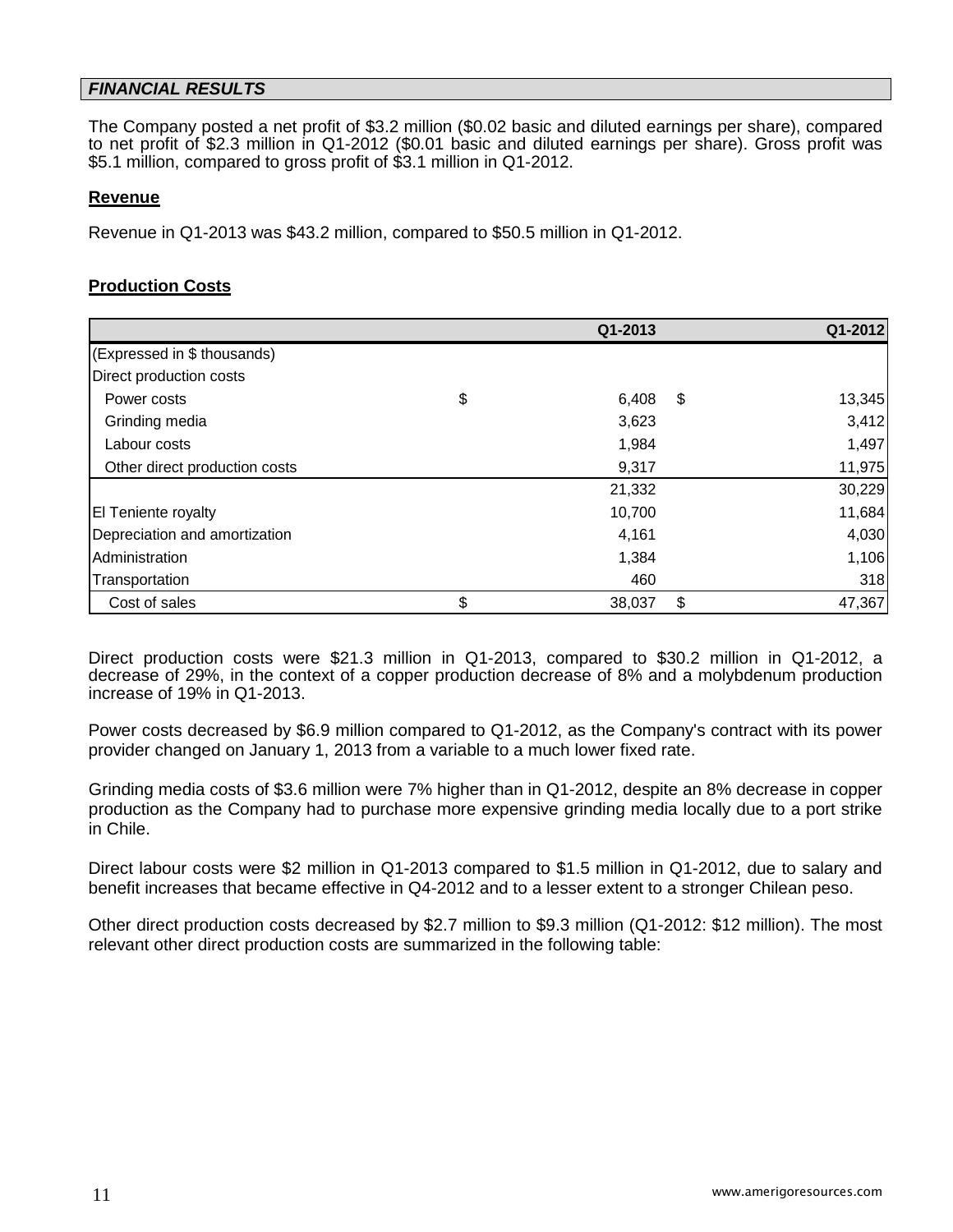|                                                   | Q1-2013     |    | Q1-2012 |
|---------------------------------------------------|-------------|----|---------|
| (Expressed in \$ thousands)                       |             |    |         |
| Other direct production costs                     |             |    |         |
| Colihues extraction                               | \$<br>3,650 | S  | 3,049   |
| Maintenance, excluding labour                     | 1,818       |    | 2,480   |
| Molybdenum production costs, excluding labour     | 1,569       |    | 1,610   |
| Industrial water                                  | 529         |    | 595     |
| Copper reagents                                   | 363         |    | 611     |
| Subcontractors, support services, etc.            | 571         |    | 617     |
| Fuel and all other direct copper production costs | 241         |    | 174     |
| Lime                                              | 500         |    | 317     |
| Process & environmental control                   | 588         |    | 592     |
| Inventory adjustments                             | (512)       |    | 1,930   |
|                                                   | \$<br>9,317 | \$ | 11,975  |

Most of the Company's other direct production costs decreased in Q1-2013, with the exception of a \$601,000 increase in Colihues extraction costs, as mining conditions in the extraction area required a substantial level of area preparation costs for Colihues area 4. Other cost increases in Q1-2013 were fuel and other direct production costs (increase of \$67,000) and lime (increase of \$183,000). Inventory adjustments to cost of sales were (\$512,000) in Q1-2013 and \$1.9 million in Q1-2012.

The El Teniente royalty was \$10.7 million, 8% lower than in Q1-2012, due to lower production levels and lower average metal prices. Copper royalty costs on fresh tailings are calculated using the LME average price for copper for the month of delivery of the tailings, and invoiced by El Teniente in Chilean Pesos ("CLP") using the higher of either the "Dolar Acuerdo" or the "Dolar Observado" exchange rates. The effect of using the higher Dolar Acuerdo rates in Q1-2013 resulted in \$1.6 million in increased royalty costs. From time to time the Company may enter into short term modifications to the legal structure of the royalty arrangements with El Teniente. The Company's view is that these arrangements do not change the substance of the underlying royalty arrangement.

Depreciation and amortization cost increased to \$4.2 million (Q1-2012: \$4 million), resulting from additions to MVC's asset base.

Administration expenses were \$1.4 million, compared to \$1.1 million in Q1-2012, due to higher labour costs. Other administrative expenses such as consulting and certification fees and insurance costs decreased compared to Q1-2012.

Transportation costs were \$460,000 compared to \$318,000 in Q1-2012.

## **Other expenses**

Other expenses are costs not related to MVC's production operations, and totaled \$703,000 compared to \$42,000 in Q1-2012. Other expenses include general and administration expenses of \$912,000 (Q1- 2012: \$1.04 million) and other gains of \$209,000 (Q1-2012: \$994,000).

General and administration expenses in Q1-2013 were comprised of office and general expenses of \$406,000 (Q1-2012: \$462,000), salaries, management and professional fees of \$375,000 (Q1-2012: \$322,000), royalties to related parties of \$100,000 (Q1-2012: (\$92,000)) and share-based payments of \$31,000 (Q1-2012: \$344,000). The cost of royalties to related parties includes actual royalty dividends to related parties (Q1-2013: \$206,000; Q1-2012: \$223,000) and changes in fair value, as the royalty is a derivative financial instrument (Q1-2013: (\$106,000); Q1-2012: (\$315,000)).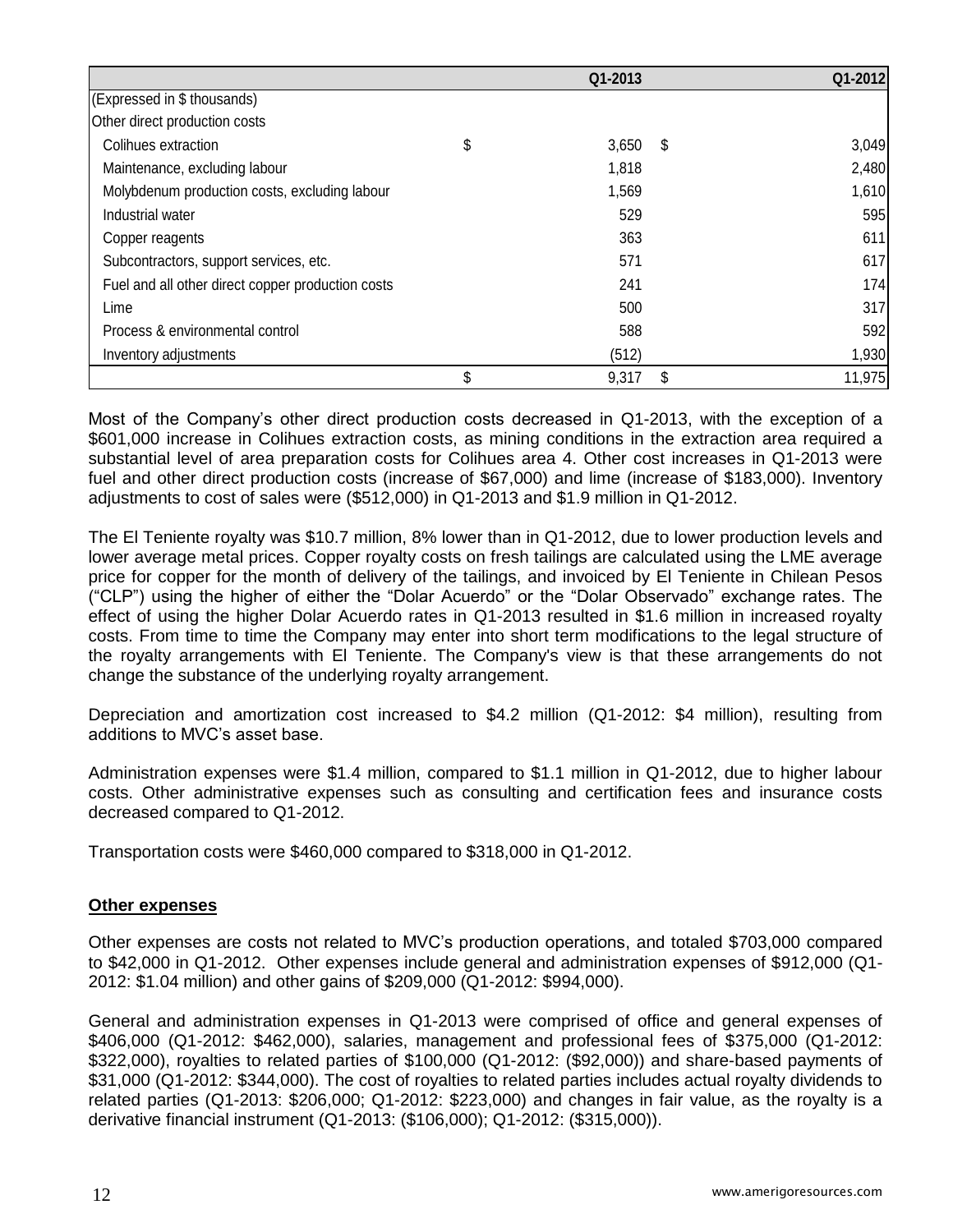Other gains are comprised of a foreign exchange gain of \$98,000 (Q1-2012: gain of \$820,000) and interest income and other gains of \$111,000 (Q1-2012: \$174,000). Foreign exchange gains or losses are recognized mostly in MVC and are due to fluctuations in the exchange rate of the Chilean peso (MVC's functional currency) to the US dollar, as MVC has monetary assets and/or liabilities denominated in US dollars.

#### **Finance expense**

The Company recorded a finance expense of \$185,000 (Q1-2012: \$199,000) including interest charges of \$157,000 (Q1-2012: \$129,000), asset retirement obligation accretion cost of \$93,000 (Q1-2012: \$91,000) and changes in fair value of an interest rate swap of (\$65,000) (Q1-2012: (\$21,000)).

## **Taxes**

Income tax expense was \$998,000 in Q1-2013 (Q1-2012: \$581,000), including (\$2,000) (Q1-2012: \$487,000) in respect of changes to deferred income tax liabilities. Deferred income tax results predominantly from the differences between the financial and tax carrying value of MVC's plant and equipment, calculated using Chile's corporate tax rate of 20%. Deferred tax liabilities do not represent income tax due in Chile on a current basis.

### *COMPARATIVE PERIODS*

The following tables provide highlights of the Company's quarterly results for the past eight quarters (unaudited):

|                                   | QE March 31. | <b>QE Dec. 31.</b> | <b>QE Sept. 30.</b> | QE June 30, |
|-----------------------------------|--------------|--------------------|---------------------|-------------|
|                                   | 2013         | 2012               | 2012                | 2012        |
|                                   |              |                    |                     | \$          |
|                                   |              |                    |                     |             |
| Total revenue (thousands)         | 43,161       | 47.017             | 44.231              | 40,013      |
| Net profit (loss) (thousands)     | 3,238        | (5,311)            | (4, 189)            | (1,002)     |
| Earnings (loss) per share         | 0.02         | (0.03)             | (0.02)              | (0.01)      |
| Diluted earnings (loss) per share | 0.02         | (0.03)             | (0.02)              | (0.01)      |

|                                   | QE March 31, | <b>QE Dec. 30.</b> | <b>QE Sept. 30,</b> | QE June 30, |
|-----------------------------------|--------------|--------------------|---------------------|-------------|
|                                   | 2012         | 2011               | 2011                | 2011        |
|                                   |              |                    |                     |             |
|                                   |              |                    |                     |             |
| Total revenue (thousands)         | 50.499       | 40.305             | 41.959              | 38,295      |
| Net profit (loss) (thousands)     | 2,310        | (3,645)            | (1, 149)            | 1,886       |
| Earnings (loss) per share         | (0.01)       | (0.02)             | (0.01)              | 0.01        |
| Diluted earnings (loss) per share | (0.01)       | (0.02)             | (0.01)              | 0.01        |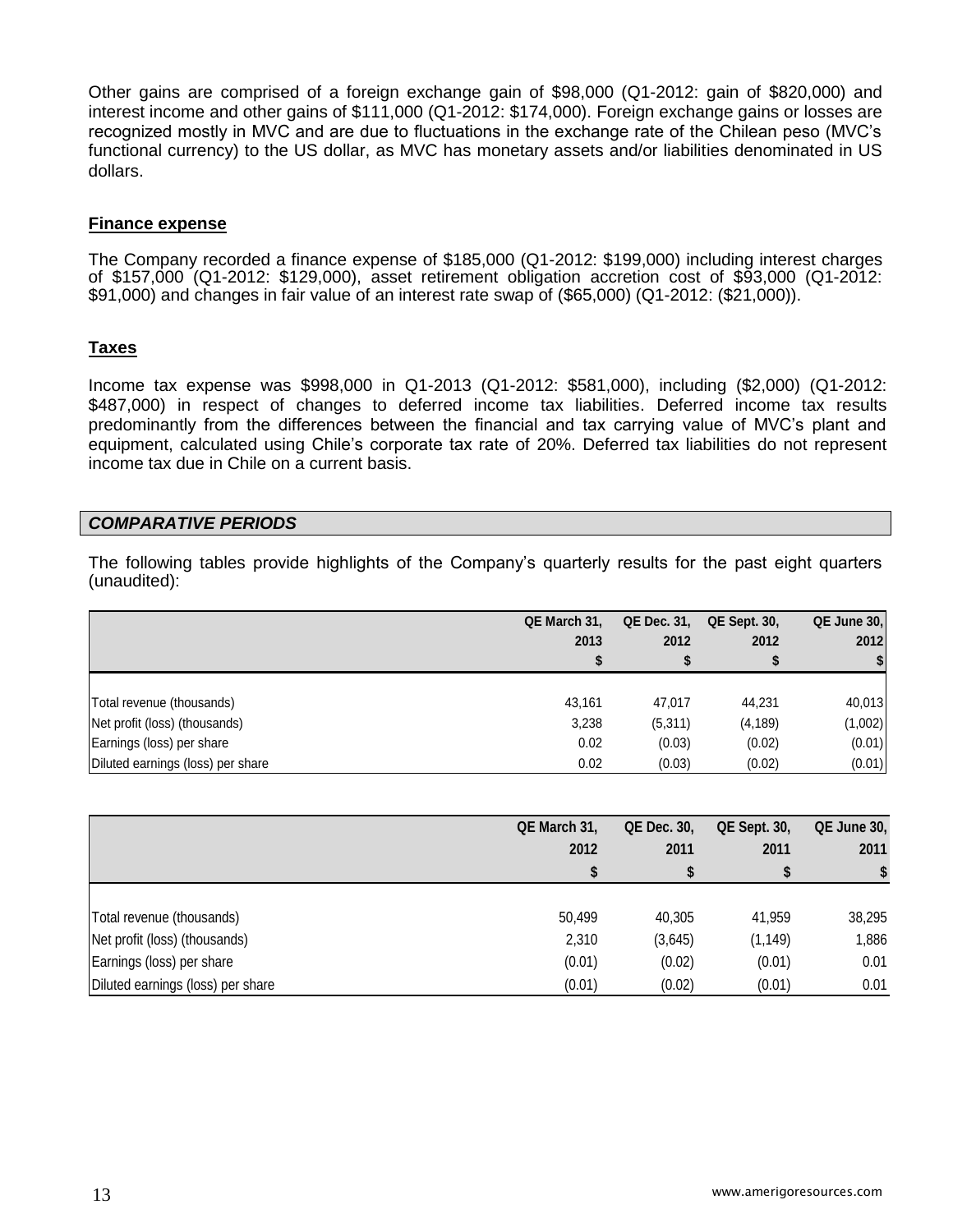## *LIQUIDITY and CAPITAL RESOURCES*

#### **Cash Flow from Operations**

The Company generated cash of \$8.2 million (5¢ per share) from operations, compared to \$7.6 million (5¢ per share) in Q1-2012.

Excluding the effect of changes in working capital accounts and payments of long-term employee benefits, the Company generated cash of \$7.3 million, compared to \$7.1 million in Q1-2012.

#### **Cash Flow from Financing Activities**

Cash used in financing activities was \$504,000, compared to \$353,000 in Q1-2012, exclusively for bank loan repayments.

#### **Cash Flow from Investing Activities**

In Q1-2013, the Company used cash of \$3.6 million for payments of capital expenditures, compared to \$8.6 million in Q1-2012.

In Q1-2013 MVC incurred Capex in connection with expansion of the old tailings extraction capacity, and engineering and permitting for the potential Cauquenes project.

#### **Liquidity and Financial Position**

The Company's cash and cash equivalents at March 31, 2013 totaled \$13.3 million, compared to \$9.3 million at December 31, 2012. The Company had a working capital deficiency of \$205,000 at March 31, 2013 compared to a working capital deficiency of \$4.9 million at December 31, 2012.

The Company's Chilean subsidiaries had two outstanding bank loans, one denominated in Chilean pesos and the other in U.S. dollars, which totaled the equivalent of \$999,000 at March 31, 2013 (December 31, 2012: \$1.5 million). These loans will be repaid in full by the end of May 2013.

The MVC Chilean peso loan ("CLP") of \$353,000 (December 31, 2012: \$843,000) is repayable in monthly installments of CLP79.4 million each from June 2010 to May 2013. Concurrently with this loan agreement, the Company entered into an interest rate swap with the lending bank to fix the interest rate at 9.95% over the term of the loan.

In January 2012, MVC Generacion obtained from a Chilean bank a working capital loan of CLP301 million (the equivalent of \$616,000 at the loan grant date) at an interest rate of 7.2% per annum. This loan was paid in full on April 19, 2013 (see *Subsequent Events*). The balance of the loan and accrued interest at March 31, 2013 was the CLP equivalent of \$646,000 (December 31, 2012: \$640,000).

In July 2011, MVC entered into an agreement with a Chilean bank to secure a revolving working capital line of credit for up to \$20 million or its equivalent in CLP (the "Line of Credit"). The Line of Credit has a term to July 4, 2014. For borrowings in CLP, this loan provides for interest at a variable rate of the Chilean Tasa Activa Bancaria ("TAB") plus an applicable margin, and for borrowings in US dollars provides for interest at a variable rate of LIBOR-30 days plus applicable margin. Current borrowing rates would be 0.59% per month on CLP draws and 0.15% per month on US dollar draws. The Line of Credit contains covenants requiring MVC to meet minimum quarterly equity, debt to equity and maximum debt ratios. MVC was in compliance with these covenants at March 31, 2013. No funds have been drawn on this line of credit.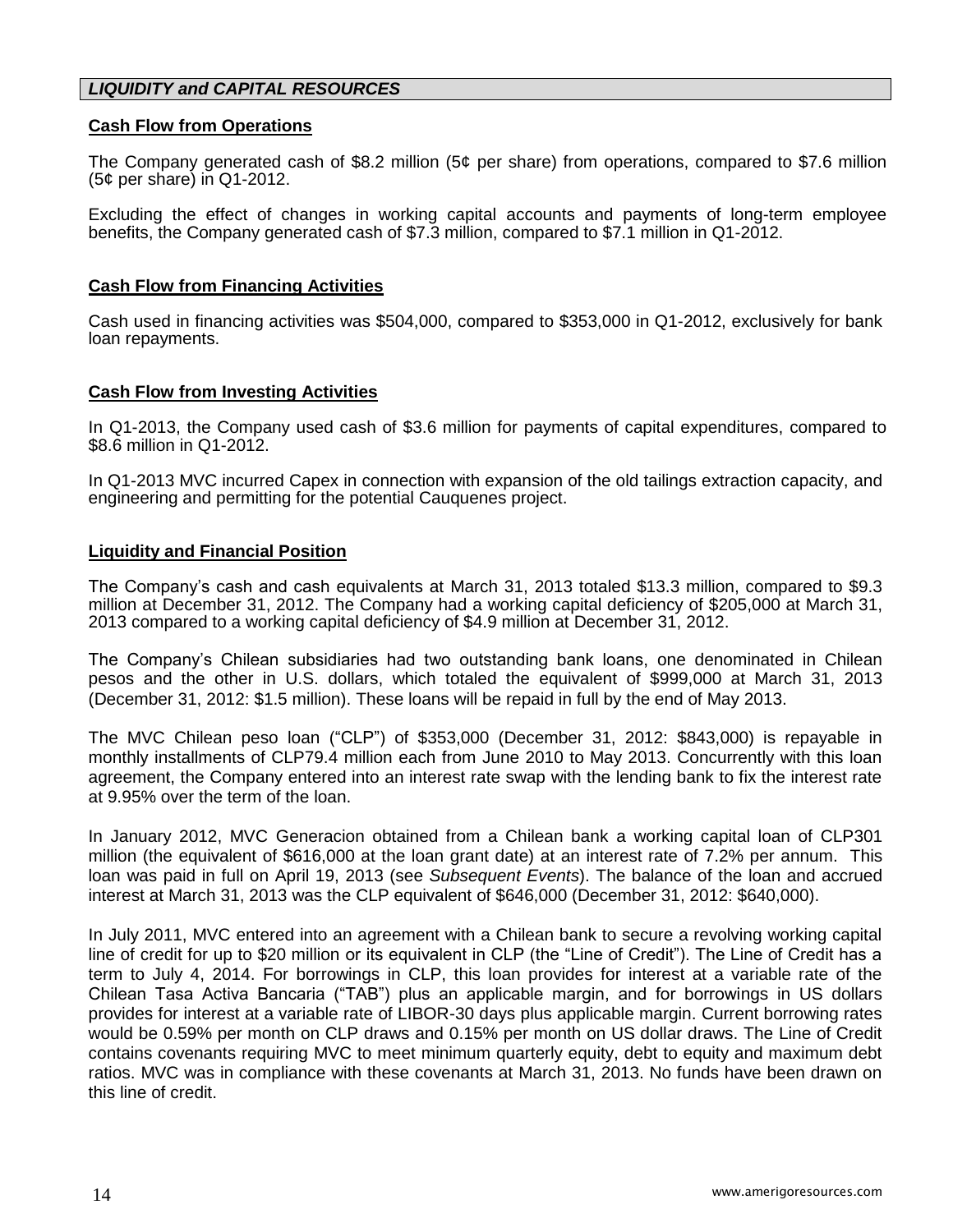Management believes the Company will be able to meet its obligations as they come due for at least the next 12 months.

The Company operates in a cyclical industry where levels of cash flow have historically been correlated to market prices for commodities. Despite these short-term liquidity challenges, MVC is a valuable longlife asset. El Teniente, the source of MVC's feed material, is the world's largest underground copper mine with remaining ore reserves expected to last decades. MVC's current contract with El Teniente runs to 2021.

The Company's long-term liabilities (severance provisions, long-term portion of royalties to related parties measured at fair value, asset retirement obligation and deferred income tax liability) at March 31, 2013 were \$32.3 million (December 31, 2012: \$32.5 million).

Management anticipates the feasibility study and basic engineering work for the Cauquenes project to be completed in Q2-2013 and, subject to the successful conclusion to negotiations with Codelco/El Teniente, a production decision made shortly thereafter. The Company anticipates funding the Cauquenes expansion through cash flow and debt financing.

### **Impairment Analysis**

As at March 31, 2013, management of the Company determined that the decline in the Company's share price constituted an impairment indicator, and completed an impairment assessment for MVC.

The impairment assessment included a fair value less costs to sell determination. Key assumptions incorporated in the model included the following:

- Copper prices (\$/lb)– 2013: \$3.76; 2014: \$3.60: 2015: \$3.40; 2016: \$3.36: 2017 to 2021: \$2.95
- Power costs From 2013 to 2017 costs are per contractual estimates (2013: \$0.096/kWh, 2014: \$0.094/kWh, 2015: \$0.093/kWh, 2016: \$0.088/kWh, 2017: \$0.089/kWh). From 2018 to 2021: estimates are based on adjusted costs of \$0.1020-\$0.1030/kWh;
- Operating costs are based on historical costs incurred and estimated forecasts
- Production volume and recoveries as indicated in MVC's mining plan to 2021
- Discount rate 9% after tax rate

Management's impairment evaluation did not result in the identification of an impairment loss as of March 31, 2013. Although management believes the estimates applied in these impairment assessments are reasonable, such estimates are subject to significant uncertainties and judgments. Sensitivities to changes in estimated operating costs, particularly estimated power costs beyond MVC's current power contracts could trigger an impairment which could be material.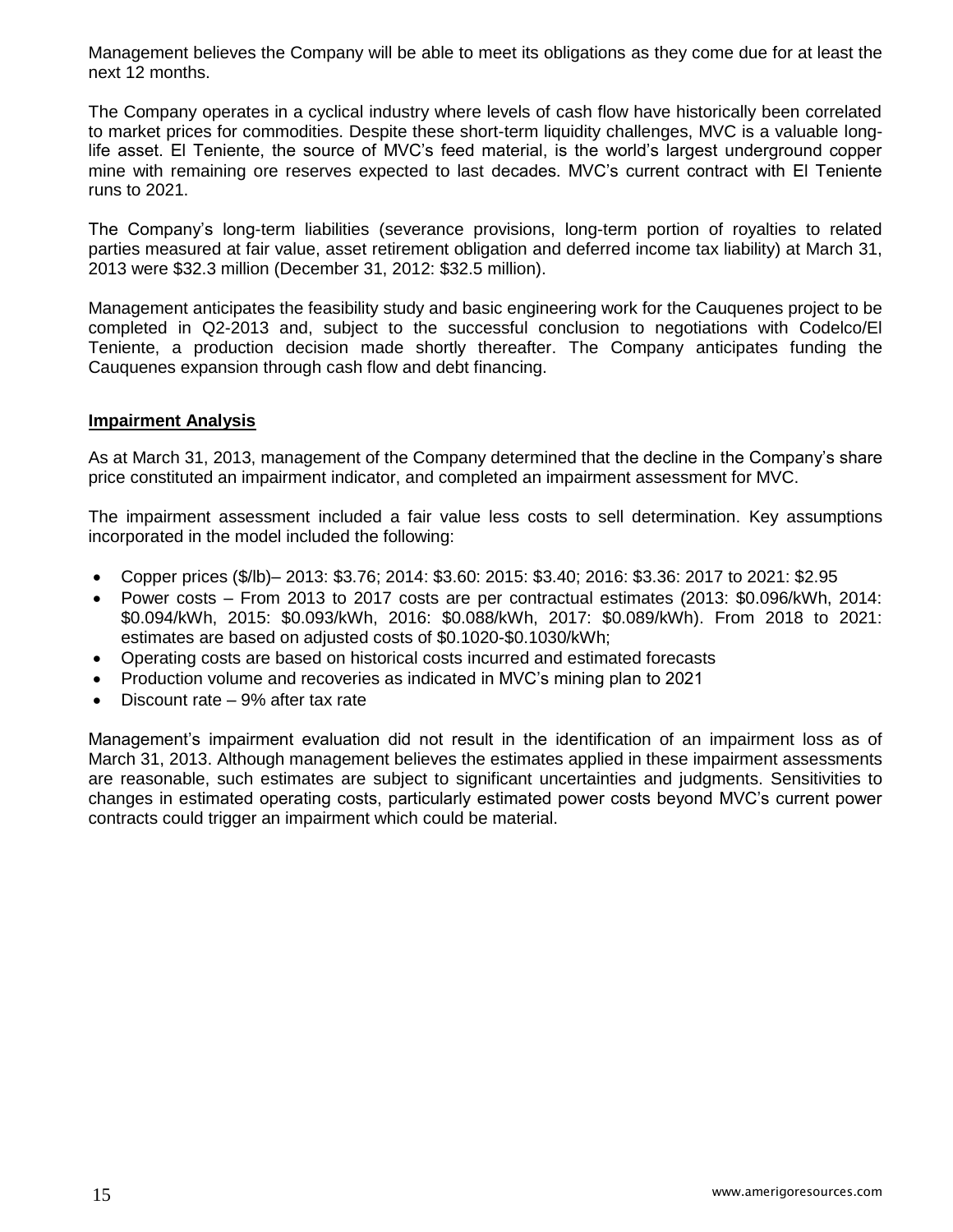#### **Investments**

At March 31, 2013, Candente Copper's closing share price was Cdn\$0.40 and the fair value of the Company's approximately 5% investment in Candente Copper was \$2.3 million. During the three months ended March 31, 2013, the Company recorded other comprehensive income of \$68,000 (Q1- 2012: other comprehensive income of \$331,000) for the changes in fair value of this investment.

At March 31, 2013, Candente Gold, a company listed on the TSX, had a closing share price of Cdn\$0.08, and the fair value of the Company's approximately 3% investment in Candente Gold was \$170,000. During the three months ended March 31, 2013, the Company recorded other comprehensive loss of \$90,000 (Q1-2012: other comprehensive income of \$52,000) for the changes in the fair value of this investment.

At March 31, 2013, Los Andes, a Company listed on the TSX Venture Exchange, had a closing share price of Cdn\$0.28, and the fair value of the Company's approximately 5% investment in Los Andes was \$2.2 million. During the three months ended March 31, 2013, the Company recorded other comprehensive income of \$597,000 (Q1-2012: other comprehensive income of \$453,000) for the changes in the fair value of this investment.

At March 31, 2013, Cobriza, a Company listed on the TSX Venture Exchange, had a closing share price of Cdn\$0.09, and the fair value of the Company's approximately 4% investment in Cobriza was \$103,000. The Company recorded other comprehensive income of \$33,000 for the changes in fair value of this investment during the three months ended March 31, 2013 (Q1-2012: other comprehensive income of \$38,000).

#### *OUTLOOK*

Management anticipates that 2013 copper production will be at the lower end of its original guidance of 45 to 50 million pounds and molybdenum production guidance has been revised downwards to approximately 700,000 pounds. Mining conditions in the Colihues deposit continue to be challenging. MVC made changes to the mine plan for Colihues following a recent slide in one of the working areas of the deposit and management believes extraction rates and grades will be lower than originally anticipated. The Company is also conducting a detailed economic review of molybdenum production under current prices, given the minimal profitability provided by the molybdenum operations.

Cash cost continues to be projected to be between \$1.95/lb and \$2.15/lb in 2013, mainly as a result of the change in MVC's power contract from a variable to a fixed rate.

Excluding the Cauquenes project, 2013 Capex at MVC is now estimated to be approximately \$7.2 million, an increase of \$0.2 million from the Company's original guidance. Capex for Cauquenes engineering and permitting in 2013 is estimated to be up to \$2.4 million, an increase of \$0.5 million from the original guidance provided by the Company.

Management anticipates the feasibility study and basic engineering work for the Cauquenes project to be completed in Q2-2013. The Cauquenes Environmental Impact Assessment study was filed with the Chilean authorities on January 7, 2013 and a response from the authorities is also expected in Q2-2013. MVC continues in discussions with Codelco/El Teniente, and management expects an agreement for the precessing of Cauquenes tailings will be reached upon the successful conclusion of these negotiations. MVC incurred a total of \$4.2 million in Cauquenes permitting and engineering costs to March 31, 2013 and Codelco/El Teniente has agreed to reimburse up to \$3.8 million of these costs in the event the parties are unable to come to such an agreement.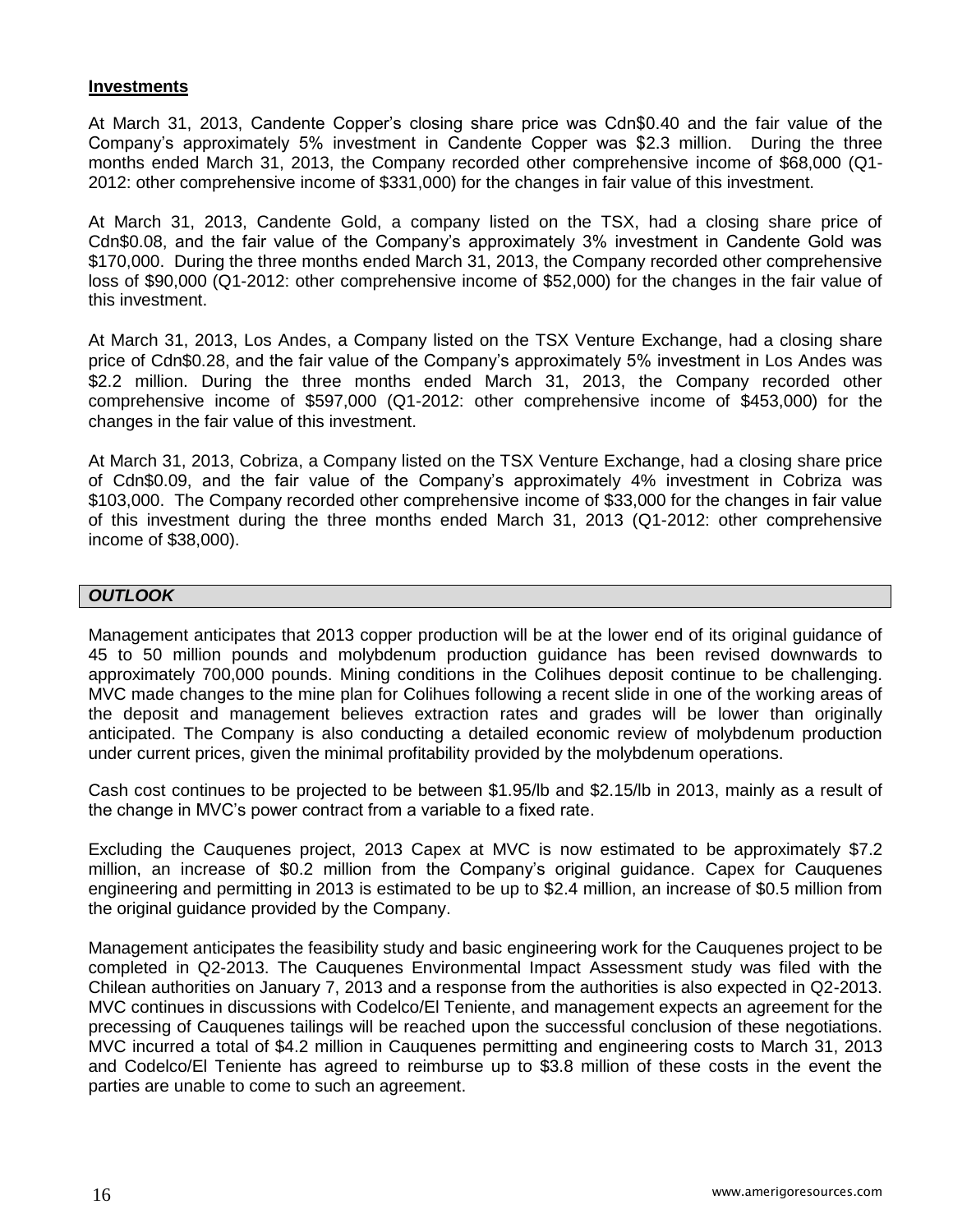#### *OTHER MD&A REQUIREMENTS*

#### **Transactions with Related Parties**

a) Non-controlling interests

Amerigo holds its interest in MVC through Amerigo International Holdings Corp. ("Amerigo International").

Amerigo International is wholly-owned by Amerigo except for certain outstanding Class A shares which are owned indirectly by Amerigo's President and CEO, an associate of the President and CEO, a former director of Amerigo and an associate of that former director. The Class A shares were issued as part of a tax-efficient structure for the payment of the royalty (the "Royalty") granted in exchange for the transfer to the Company of an option to purchase MVC.

In accordance with the articles of Amerigo International, the holders of the Class A shares are not entitled to any dividend or to other participation in the profits of Amerigo International, except for a total royalty dividend, if declared by the directors of Amerigo International, in an amount equal to the amount of the Royalty.

The Royalty is calculated as follows:

- \$0.01 for each pound of copper equivalent produced from El Teniente tailings by MVC or any successor entity to MVC if the price of copper is under \$0.80, or
- \$0.015 for each pound of copper equivalent produced from El Teniente tailings by MVC or any successor entity to MVC if the price of copper is \$0.80 or more.

The Royalty is a derivative financial instrument. This liability is measured at fair value, with changes in fair value recorded in profit for the period. The fair value of the liability at March 31, 2013 was \$5.9 million (December 31, 2012: \$6 million), with a current portion of \$735,000 (December 31, 2012: \$732,000) and a long-term portion of \$5.2 million (December 31, 2012: \$5.3 million).

The Royalty is paid as a royalty dividend on the Class A shares of Amerigo International. During Q1-2013 royalties totaling \$207,000 were paid or accrued to the Amerigo International Class A shareholders on production in the period (Q1-2012: \$223,000). There remained \$67,000 of this amount outstanding as of March 31, 2013 (December 31, 2012: \$71,000).

b) Directors' fees and remuneration to officers

During Q1-2013, the Company paid or accrued \$173,000 in salaries and fees to companies associated with certain directors and officers of Amerigo (Q1-2012: \$159,000). In the same period, Amerigo paid or accrued \$65,000 in directors' fees to independent directors (Q1-2012: \$57,000). In Amerigo's consolidated financial statements directors' fees and remuneration to officers are categorized as salaries, management and professional fees. At March 31, 2013, an aggregate amount of \$27,000 was due to directors and officers for directors' fees and reimbursement of expenses (2012: \$3,000). These transactions were in the ordinary course of business and measured at the exchange amounts agreed to by the parties.

In Q1-2013 no options were granted to directors and officers of the Company (2012: 3.8 million options).

c) As of March 31, 2013 one of Amerigo's officers acted as an officer and another as a director of Nikos Explorations Ltd., a company over which Amerigo exercises significant influence.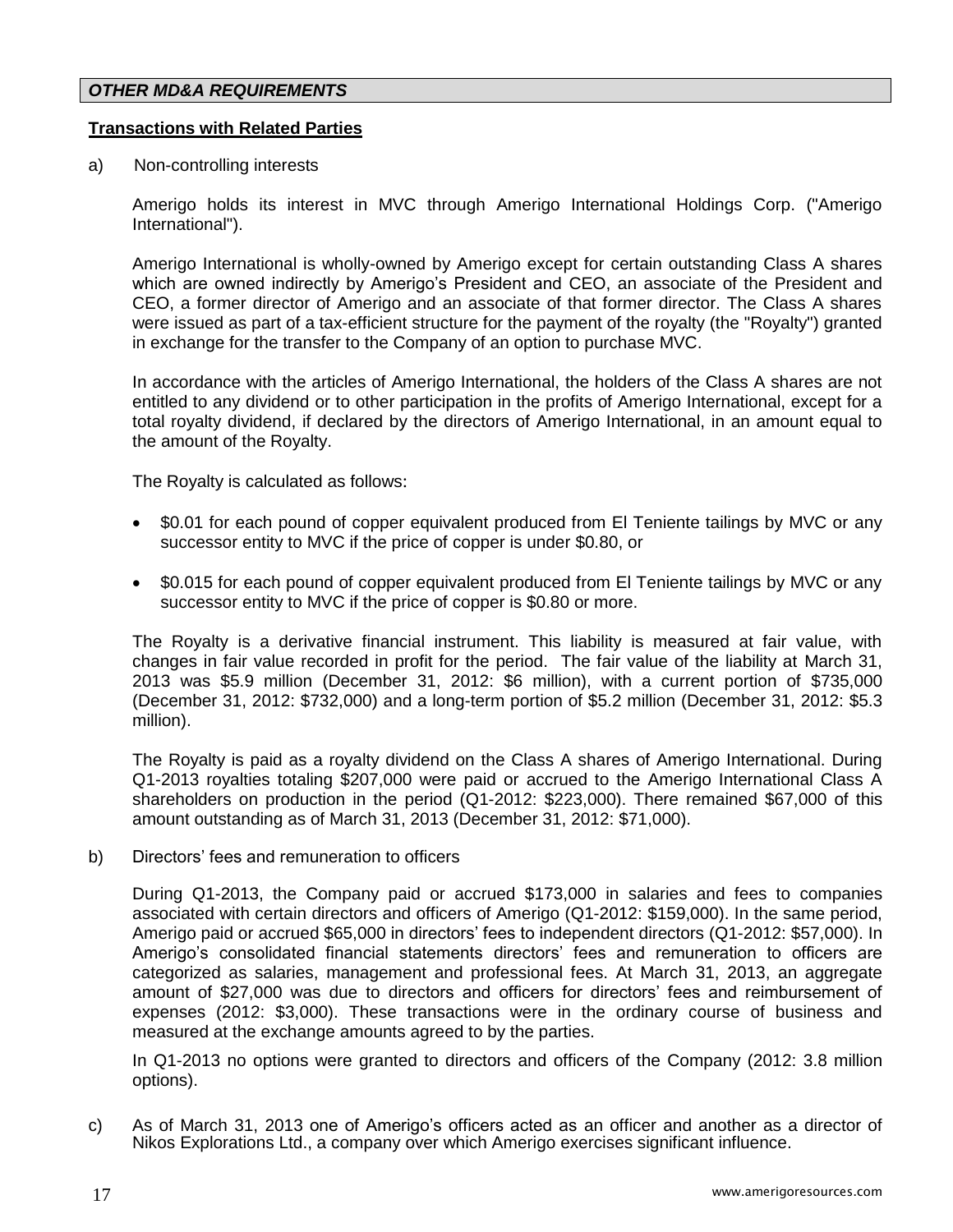d) As of March 31, 2013 two of Amerigo's officers acted as officers and one of Amerigo's directors acted as a director of Los Andes Copper Ltd., a company in which Amerigo holds an investment.

#### **Subsequent Events**

On April 19, 2013, MVC Generacion paid in full the loan described in *Liquidity and Financial Position*.

#### **Critical Accounting Estimates**

Estimates and judgments are continually evaluated and are based on historical experience and other factors, including expectations of future events that are believed to be reasonable under the circumstances.

In preparing these condensed consolidated interim financial statements, the Company makes estimates and assumptions concerning the future. The resulting accounting estimates will, by definition, seldom equal the related actual results. The estimates and assumptions that have a significant risk of causing a material adjustment to the carrying amounts of assets and liabilities within the next financial year are addressed below.

a) Useful Life of Assets

As at March 31, 2013, the contract with El Teniente has been estimated to terminate as of December 31, 2021. The useful lives of assets have been determined based on their estimated economic life, not to exceed December 31, 2021. The remaining life of this contract may change depending on the outcome of current negotiations with El Teniente.

b) Asset Retirement Obligation ("ARO")

The Company assesses its provision for ARO annually and fair values the liability at the end of each reporting year, using the current risk-free discount rates. The ARO results from the obligation to remove property and equipment upon the termination of the El Teniente contract and from environmental regulations set by Chilean authorities. AROs include costs related to MVC's plant and equipment. The ARO is a critical accounting estimate for the Company. There are significant uncertainties related to the ARO and the impact on the financial statements could be material. The eventual timing and costs of the ARO could differ from current estimates. The main factors that could cause expected ARO cash flows to change include changes to laws and legislation and the addition of new plant and equipment.

The future value of the provision for ARO was determined using an estimated annual inflation rate of 3.5%, a risk premium estimated at 7% and discounted at the risk-free rate of 5.37%.

c) Exploration and Evaluation Assets

The application of the Company's accounting policy for exploration and evaluation expenditures requires judgment in determining whether economic benefits are likely to arise from future processing operations. The deferral policy requires management to make certain estimates and assumptions about future events or circumstances, in particular whether an economically viable processing operation can be established. Estimates and assumptions made may change if new information becomes available. If, after expenditures are capitalized, information becomes available suggesting that the recovery of expenditures is unlikely, the amount capitalized is written off in the statement of comprehensive income in the period when the new information becomes available.